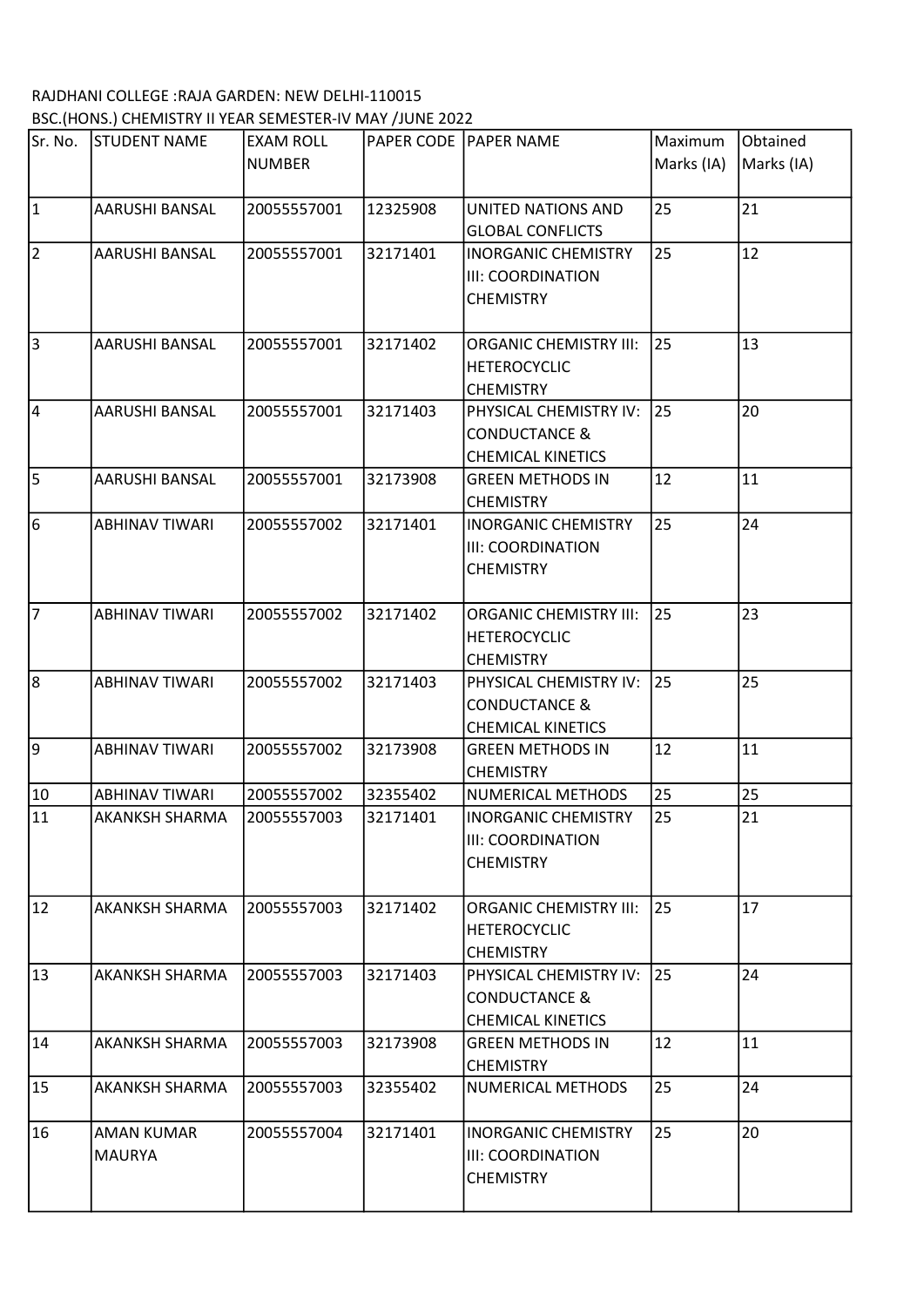| 17 | <b>AMAN KUMAR</b><br><b>MAURYA</b> | 20055557004 | 32171402 | <b>ORGANIC CHEMISTRY III:</b><br><b>HETEROCYCLIC</b><br><b>CHEMISTRY</b>          | 25 | 22             |
|----|------------------------------------|-------------|----------|-----------------------------------------------------------------------------------|----|----------------|
| 18 | <b>AMAN KUMAR</b><br><b>MAURYA</b> | 20055557004 | 32171403 | PHYSICAL CHEMISTRY IV:<br><b>CONDUCTANCE &amp;</b><br><b>CHEMICAL KINETICS</b>    | 25 | 23             |
| 19 | <b>AMAN KUMAR</b><br><b>MAURYA</b> | 20055557004 | 32173908 | <b>GREEN METHODS IN</b><br><b>CHEMISTRY</b>                                       | 12 | 10             |
| 20 | <b>AMAN KUMAR</b><br><b>MAURYA</b> | 20055557004 | 32355402 | NUMERICAL METHODS                                                                 | 25 | 25             |
| 21 | <b>AMIT KUMAR</b>                  | 20055557005 | 32171401 | <b>INORGANIC CHEMISTRY</b><br><b>III: COORDINATION</b><br><b>CHEMISTRY</b>        | 25 | 8              |
| 22 | <b>AMIT KUMAR</b>                  | 20055557005 | 32171402 | <b>ORGANIC CHEMISTRY III:</b><br><b>HETEROCYCLIC</b><br><b>CHEMISTRY</b>          | 25 | 10             |
| 23 | <b>AMIT KUMAR</b>                  | 20055557005 | 32171403 | PHYSICAL CHEMISTRY IV:<br><b>CONDUCTANCE &amp;</b><br><b>CHEMICAL KINETICS</b>    | 25 | 11             |
| 24 | <b>AMIT KUMAR</b>                  | 20055557005 | 32173908 | <b>GREEN METHODS IN</b><br><b>CHEMISTRY</b>                                       | 12 | $\overline{0}$ |
| 25 | <b>AMIT KUMAR</b>                  | 20055557005 | 32355402 | NUMERICAL METHODS                                                                 | 25 | 15             |
| 26 | <b>AMIT YADAV</b>                  | 20055557006 | 32171401 | <b>INORGANIC CHEMISTRY</b><br><b>III: COORDINATION</b><br><b>CHEMISTRY</b>        | 25 | 20             |
| 27 | <b>AMIT YADAV</b>                  | 20055557006 | 32171402 | <b>ORGANIC CHEMISTRY III:</b><br><b>HETEROCYCLIC</b><br><b>CHEMISTRY</b>          | 25 | 20             |
| 28 | <b>AMIT YADAV</b>                  | 20055557006 | 32171403 | PHYSICAL CHEMISTRY IV: 25<br><b>CONDUCTANCE &amp;</b><br><b>CHEMICAL KINETICS</b> |    | 22             |
| 29 | <b>AMIT YADAV</b>                  | 20055557006 | 32173908 | <b>GREEN METHODS IN</b><br><b>CHEMISTRY</b>                                       | 12 | 10             |
| 30 | <b>AMIT YADAV</b>                  | 20055557006 | 32355402 | NUMERICAL METHODS                                                                 | 25 | 25             |
| 31 | ANUJ YADAV                         | 20055557007 | 32171401 | <b>INORGANIC CHEMISTRY</b><br><b>III: COORDINATION</b><br><b>CHEMISTRY</b>        | 25 | 17             |
| 32 | ANUJ YADAV                         | 20055557007 | 32171402 | <b>ORGANIC CHEMISTRY III:</b><br><b>HETEROCYCLIC</b><br><b>CHEMISTRY</b>          | 25 | 10             |
| 33 | ANUJ YADAV                         | 20055557007 | 32171403 | PHYSICAL CHEMISTRY IV:<br><b>CONDUCTANCE &amp;</b><br><b>CHEMICAL KINETICS</b>    | 25 | 18             |
| 34 | ANUJ YADAV                         | 20055557007 | 32173908 | <b>GREEN METHODS IN</b><br><b>CHEMISTRY</b>                                       | 12 | 11             |
| 35 | ANUJ YADAV                         | 20055557007 | 32355402 | NUMERICAL METHODS                                                                 | 25 | 17             |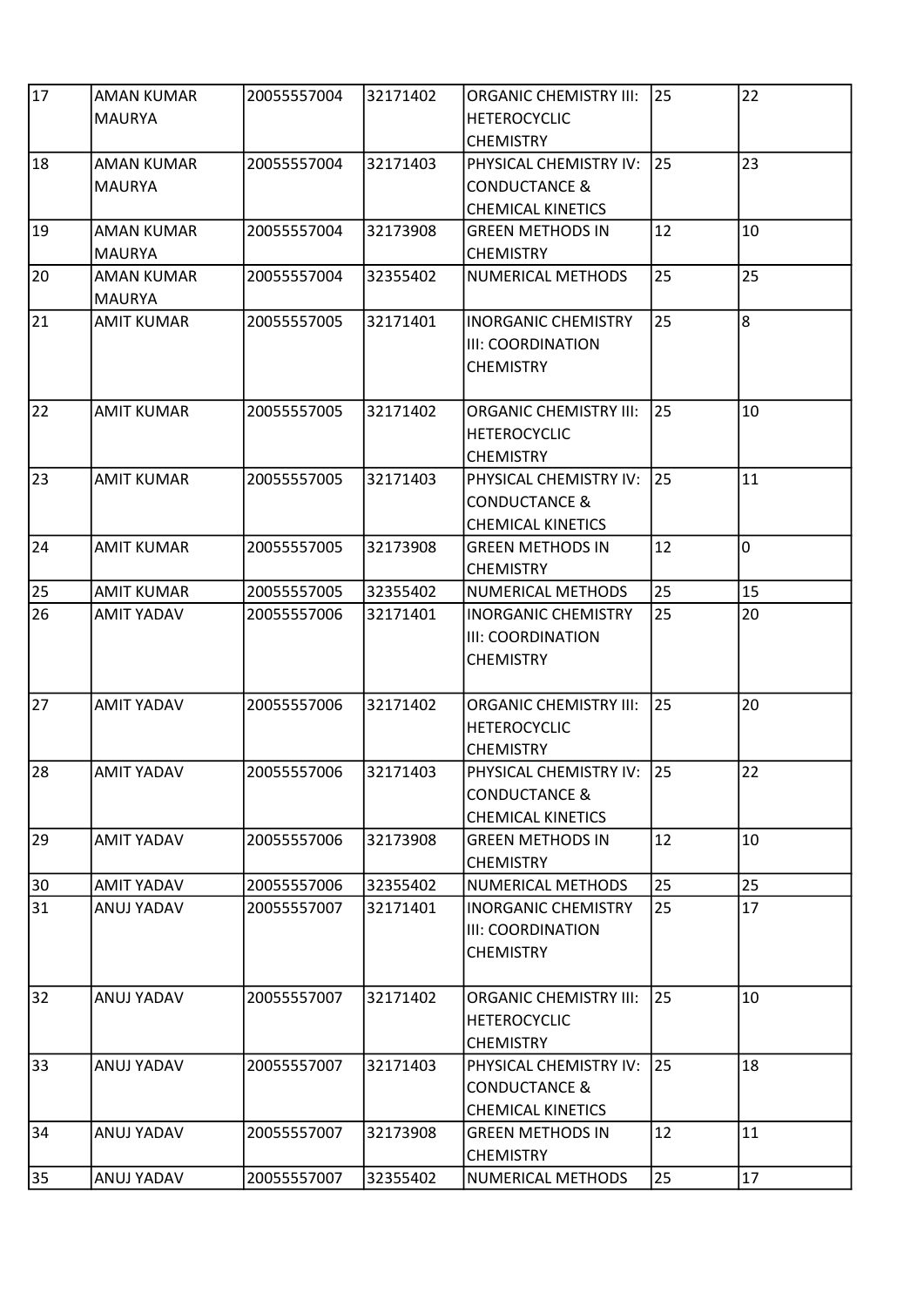| 36 | <b>AVNEESH</b>          | 20055557008 | 32171401 | <b>INORGANIC CHEMISTRY</b><br><b>III: COORDINATION</b><br><b>CHEMISTRY</b>     | 25 | 19 |
|----|-------------------------|-------------|----------|--------------------------------------------------------------------------------|----|----|
| 37 | AVNEESH                 | 20055557008 | 32171402 | <b>ORGANIC CHEMISTRY III:</b><br><b>HETEROCYCLIC</b><br><b>CHEMISTRY</b>       | 25 | 20 |
| 38 | <b>AVNEESH</b>          | 20055557008 | 32171403 | PHYSICAL CHEMISTRY IV:<br><b>CONDUCTANCE &amp;</b><br><b>CHEMICAL KINETICS</b> | 25 | 25 |
| 39 | <b>AVNEESH</b>          | 20055557008 | 32173908 | <b>GREEN METHODS IN</b><br><b>CHEMISTRY</b>                                    | 12 | 11 |
| 40 | AVNEESH                 | 20055557008 | 32355402 | NUMERICAL METHODS                                                              | 25 | 25 |
| 41 | <b>BUNGAM SANKHIL</b>   | 20055557009 | 12035907 | LANGUAGE LITERATURE<br>AND CULTURE                                             | 25 | 0  |
| 42 | <b>BUNGAM SANKHIL</b>   | 20055557009 | 32171401 | <b>INORGANIC CHEMISTRY</b><br><b>III: COORDINATION</b><br><b>CHEMISTRY</b>     | 25 | 8  |
| 43 | <b>BUNGAM SANKHIL</b>   | 20055557009 | 32171402 | <b>ORGANIC CHEMISTRY III:</b><br><b>HETEROCYCLIC</b><br><b>CHEMISTRY</b>       | 25 | 10 |
| 44 | <b>BUNGAM SANKHIL</b>   | 20055557009 | 32171403 | PHYSICAL CHEMISTRY IV:<br><b>CONDUCTANCE &amp;</b><br><b>CHEMICAL KINETICS</b> | 25 | 0  |
| 45 | <b>BUNGAM SANKHIL</b>   | 20055557009 | 32173908 | <b>GREEN METHODS IN</b><br><b>CHEMISTRY</b>                                    | 12 | 5  |
| 46 | CHIRAG SINGH VIJ        | 20055557010 | 32171401 | <b>INORGANIC CHEMISTRY</b><br><b>III: COORDINATION</b><br><b>CHEMISTRY</b>     | 25 | 14 |
| 47 | <b>CHIRAG SINGH VIJ</b> | 20055557010 | 32171402 | <b>ORGANIC CHEMISTRY III:</b><br><b>HETEROCYCLIC</b><br><b>CHEMISTRY</b>       | 25 | 10 |
| 48 | <b>CHIRAG SINGH VIJ</b> | 20055557010 | 32171403 | PHYSICAL CHEMISTRY IV:<br><b>CONDUCTANCE &amp;</b><br><b>CHEMICAL KINETICS</b> | 25 | 22 |
| 49 | <b>CHIRAG SINGH VIJ</b> | 20055557010 | 32173908 | <b>GREEN METHODS IN</b><br><b>CHEMISTRY</b>                                    | 12 | 9  |
| 50 | <b>CHIRAG SINGH VIJ</b> | 20055557010 | 32355402 | NUMERICAL METHODS                                                              | 25 | 20 |
| 51 | DEEPA KUMARI            | 20055557011 | 32171401 | INORGANIC CHEMISTRY<br><b>III: COORDINATION</b><br><b>CHEMISTRY</b>            | 25 | 21 |
| 52 | DEEPA KUMARI            | 20055557011 | 32171402 | <b>ORGANIC CHEMISTRY III:</b><br><b>HETEROCYCLIC</b><br><b>CHEMISTRY</b>       | 25 | 20 |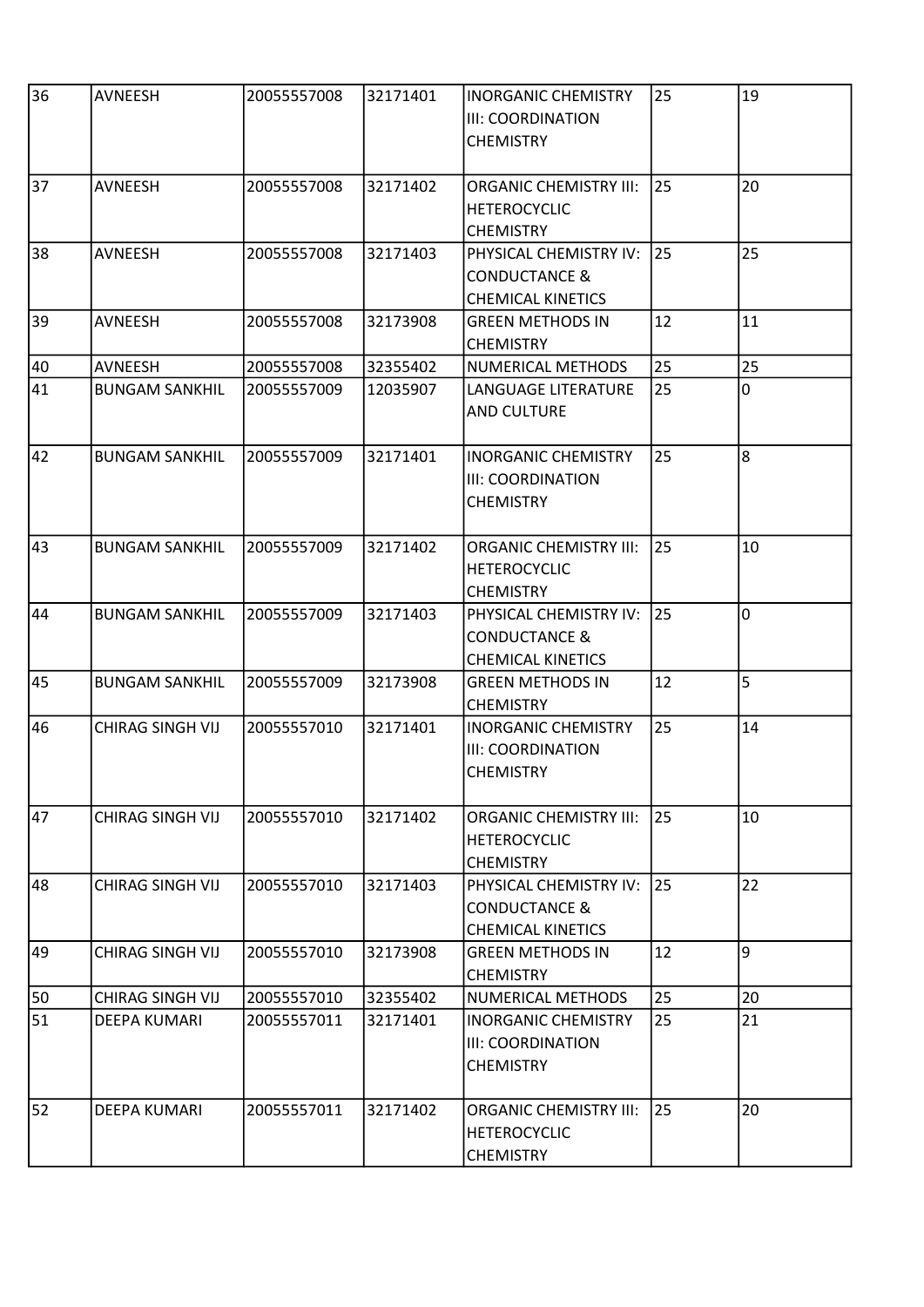| 53 | DEEPA KUMARI          | 20055557011 | 32171403 | PHYSICAL CHEMISTRY IV:<br><b>CONDUCTANCE &amp;</b><br><b>CHEMICAL KINETICS</b> | 25 | 23 |
|----|-----------------------|-------------|----------|--------------------------------------------------------------------------------|----|----|
| 54 | DEEPA KUMARI          | 20055557011 | 32173908 | <b>GREEN METHODS IN</b><br><b>CHEMISTRY</b>                                    | 12 | 12 |
| 55 | <b>DEEPA KUMARI</b>   | 20055557011 | 32355402 | NUMERICAL METHODS                                                              | 25 | 25 |
| 56 | <b>DEEPTI CHAUHAN</b> | 20055557012 | 32171401 | <b>INORGANIC CHEMISTRY</b><br><b>III: COORDINATION</b><br><b>CHEMISTRY</b>     | 25 | 22 |
| 57 | <b>DEEPTI CHAUHAN</b> | 20055557012 | 32171402 | <b>ORGANIC CHEMISTRY III:</b><br><b>HETEROCYCLIC</b><br><b>CHEMISTRY</b>       | 25 | 20 |
| 58 | <b>DEEPTI CHAUHAN</b> | 20055557012 | 32171403 | PHYSICAL CHEMISTRY IV:<br><b>CONDUCTANCE &amp;</b><br><b>CHEMICAL KINETICS</b> | 25 | 23 |
| 59 | <b>DEEPTI CHAUHAN</b> | 20055557012 | 32173908 | <b>GREEN METHODS IN</b><br><b>CHEMISTRY</b>                                    | 12 | 11 |
| 60 | <b>DEEPTI CHAUHAN</b> | 20055557012 | 32355402 | NUMERICAL METHODS                                                              | 25 | 24 |
| 61 | <b>GAGAN SHARMA</b>   | 20055557014 | 32171401 | <b>INORGANIC CHEMISTRY</b><br>III: COORDINATION<br><b>CHEMISTRY</b>            | 25 | 16 |
| 62 | <b>GAGAN SHARMA</b>   | 20055557014 | 32171402 | <b>ORGANIC CHEMISTRY III:</b><br><b>HETEROCYCLIC</b><br><b>CHEMISTRY</b>       | 25 | 15 |
| 63 | <b>GAGAN SHARMA</b>   | 20055557014 | 32171403 | PHYSICAL CHEMISTRY IV:<br><b>CONDUCTANCE &amp;</b><br><b>CHEMICAL KINETICS</b> | 25 | 20 |
| 64 | <b>GAGAN SHARMA</b>   | 20055557014 | 32173908 | <b>GREEN METHODS IN</b><br><b>CHEMISTRY</b>                                    | 12 | 10 |
| 65 | <b>GAGAN SHARMA</b>   | 20055557014 | 32355444 | <b>ELEMENTS OF ANALYSIS</b>                                                    | 25 | 17 |
| 66 | <b>HARSHIT BHATT</b>  | 20055557015 | 32171401 | <b>INORGANIC CHEMISTRY</b><br>III: COORDINATION<br><b>CHEMISTRY</b>            | 25 | 25 |
| 67 | <b>HARSHIT BHATT</b>  | 20055557015 | 32171402 | <b>ORGANIC CHEMISTRY III:</b><br><b>HETEROCYCLIC</b><br><b>CHEMISTRY</b>       | 25 | 24 |
| 68 | <b>HARSHIT BHATT</b>  | 20055557015 | 32171403 | PHYSICAL CHEMISTRY IV:<br><b>CONDUCTANCE &amp;</b><br><b>CHEMICAL KINETICS</b> | 25 | 25 |
| 69 | <b>HARSHIT BHATT</b>  | 20055557015 | 32173908 | <b>GREEN METHODS IN</b><br><b>CHEMISTRY</b>                                    | 12 | 12 |
| 70 | <b>HARSHIT BHATT</b>  | 20055557015 | 32355402 | NUMERICAL METHODS                                                              | 25 | 25 |
| 71 | <b>HONEY</b>          | 20055557016 | 32171401 | <b>INORGANIC CHEMISTRY</b><br>III: COORDINATION<br><b>CHEMISTRY</b>            | 25 | 20 |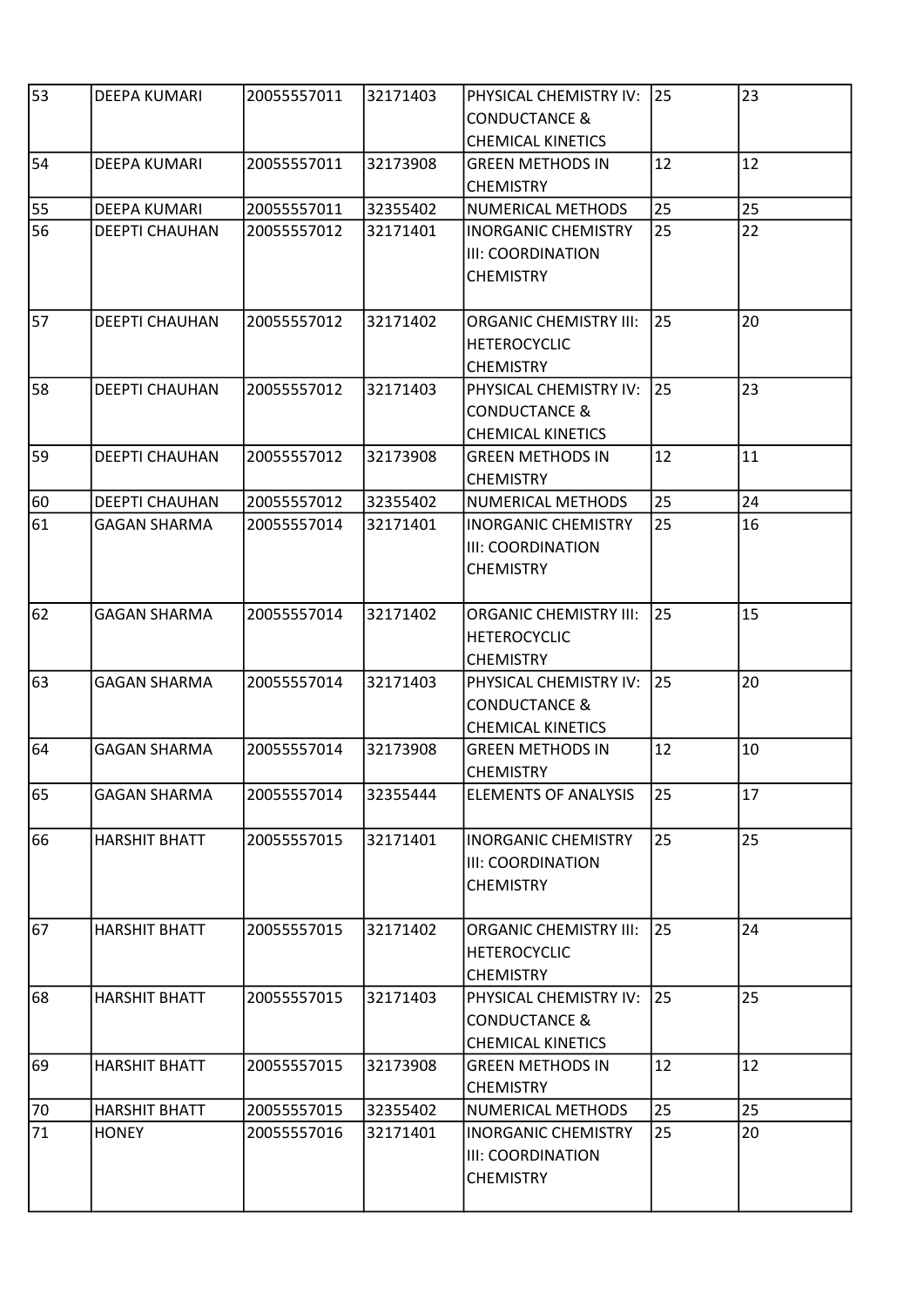| 72 | <b>HONEY</b>       | 20055557016 | 32171402 | <b>ORGANIC CHEMISTRY III:</b> | 25 | 18 |
|----|--------------------|-------------|----------|-------------------------------|----|----|
|    |                    |             |          | <b>HETEROCYCLIC</b>           |    |    |
|    |                    |             |          | <b>CHEMISTRY</b>              |    |    |
| 73 | <b>HONEY</b>       | 20055557016 | 32171403 | PHYSICAL CHEMISTRY IV:        | 25 | 24 |
|    |                    |             |          | <b>CONDUCTANCE &amp;</b>      |    |    |
|    |                    |             |          | <b>CHEMICAL KINETICS</b>      |    |    |
| 74 | <b>HONEY</b>       | 20055557016 | 32173908 | <b>GREEN METHODS IN</b>       | 12 | 11 |
|    |                    |             |          |                               |    |    |
|    |                    |             |          | <b>CHEMISTRY</b>              |    |    |
| 75 | <b>HONEY</b>       | 20055557016 | 32355444 | <b>ELEMENTS OF ANALYSIS</b>   | 25 | 19 |
|    |                    |             |          |                               |    |    |
| 76 | <b>JATIN GUPTA</b> | 20055557019 | 32171401 | <b>INORGANIC CHEMISTRY</b>    | 25 | 20 |
|    |                    |             |          | III: COORDINATION             |    |    |
|    |                    |             |          | <b>CHEMISTRY</b>              |    |    |
|    |                    |             |          |                               |    |    |
| 77 | <b>JATIN GUPTA</b> | 20055557019 | 32171402 | <b>ORGANIC CHEMISTRY III:</b> | 25 | 18 |
|    |                    |             |          | <b>HETEROCYCLIC</b>           |    |    |
|    |                    |             |          | <b>CHEMISTRY</b>              |    |    |
| 78 | <b>JATIN GUPTA</b> | 20055557019 | 32171403 | PHYSICAL CHEMISTRY IV:        | 25 | 22 |
|    |                    |             |          | <b>CONDUCTANCE &amp;</b>      |    |    |
|    |                    |             |          | <b>CHEMICAL KINETICS</b>      |    |    |
| 79 | <b>JATIN GUPTA</b> | 20055557019 | 32173908 | <b>GREEN METHODS IN</b>       | 12 | 11 |
|    |                    |             |          | <b>CHEMISTRY</b>              |    |    |
| 80 | <b>JATIN GUPTA</b> | 20055557019 | 32355402 | NUMERICAL METHODS             | 25 | 24 |
| 81 | KALASH CHAUHAN     | 20055557020 | 32171401 | <b>INORGANIC CHEMISTRY</b>    | 25 | 15 |
|    |                    |             |          |                               |    |    |
|    |                    |             |          | III: COORDINATION             |    |    |
|    |                    |             |          | <b>CHEMISTRY</b>              |    |    |
|    |                    |             |          |                               |    |    |
| 82 | KALASH CHAUHAN     | 20055557020 | 32171402 | <b>ORGANIC CHEMISTRY III:</b> | 25 | 14 |
|    |                    |             |          | <b>HETEROCYCLIC</b>           |    |    |
|    |                    |             |          | <b>CHEMISTRY</b>              |    |    |
| 83 | KALASH CHAUHAN     | 20055557020 | 32171403 | PHYSICAL CHEMISTRY IV: 25     |    | 21 |
|    |                    |             |          | <b>CONDUCTANCE &amp;</b>      |    |    |
|    |                    |             |          | <b>CHEMICAL KINETICS</b>      |    |    |
| 84 | KALASH CHAUHAN     | 20055557020 | 32173908 | <b>GREEN METHODS IN</b>       | 12 | 10 |
|    |                    |             |          | <b>CHEMISTRY</b>              |    |    |
| 85 | KALASH CHAUHAN     | 20055557020 | 32355402 | NUMERICAL METHODS             | 25 | 23 |
|    |                    |             |          |                               |    |    |
| 86 | <b>KANISHKA</b>    | 20055557021 | 32171401 | <b>INORGANIC CHEMISTRY</b>    | 25 | 19 |
|    |                    |             |          | III: COORDINATION             |    |    |
|    |                    |             |          | <b>CHEMISTRY</b>              |    |    |
|    |                    |             |          |                               |    |    |
| 87 | <b>KANISHKA</b>    | 20055557021 | 32171402 | <b>ORGANIC CHEMISTRY III:</b> | 25 | 19 |
|    |                    |             |          | <b>HETEROCYCLIC</b>           |    |    |
|    |                    |             |          | <b>CHEMISTRY</b>              |    |    |
| 88 | <b>KANISHKA</b>    | 20055557021 | 32171403 | PHYSICAL CHEMISTRY IV:        | 25 | 23 |
|    |                    |             |          |                               |    |    |
|    |                    |             |          | <b>CONDUCTANCE &amp;</b>      |    |    |
|    |                    |             |          | <b>CHEMICAL KINETICS</b>      |    |    |
| 89 | <b>KANISHKA</b>    | 20055557021 | 32173908 | <b>GREEN METHODS IN</b>       | 12 | 10 |
|    |                    |             |          | <b>CHEMISTRY</b>              |    |    |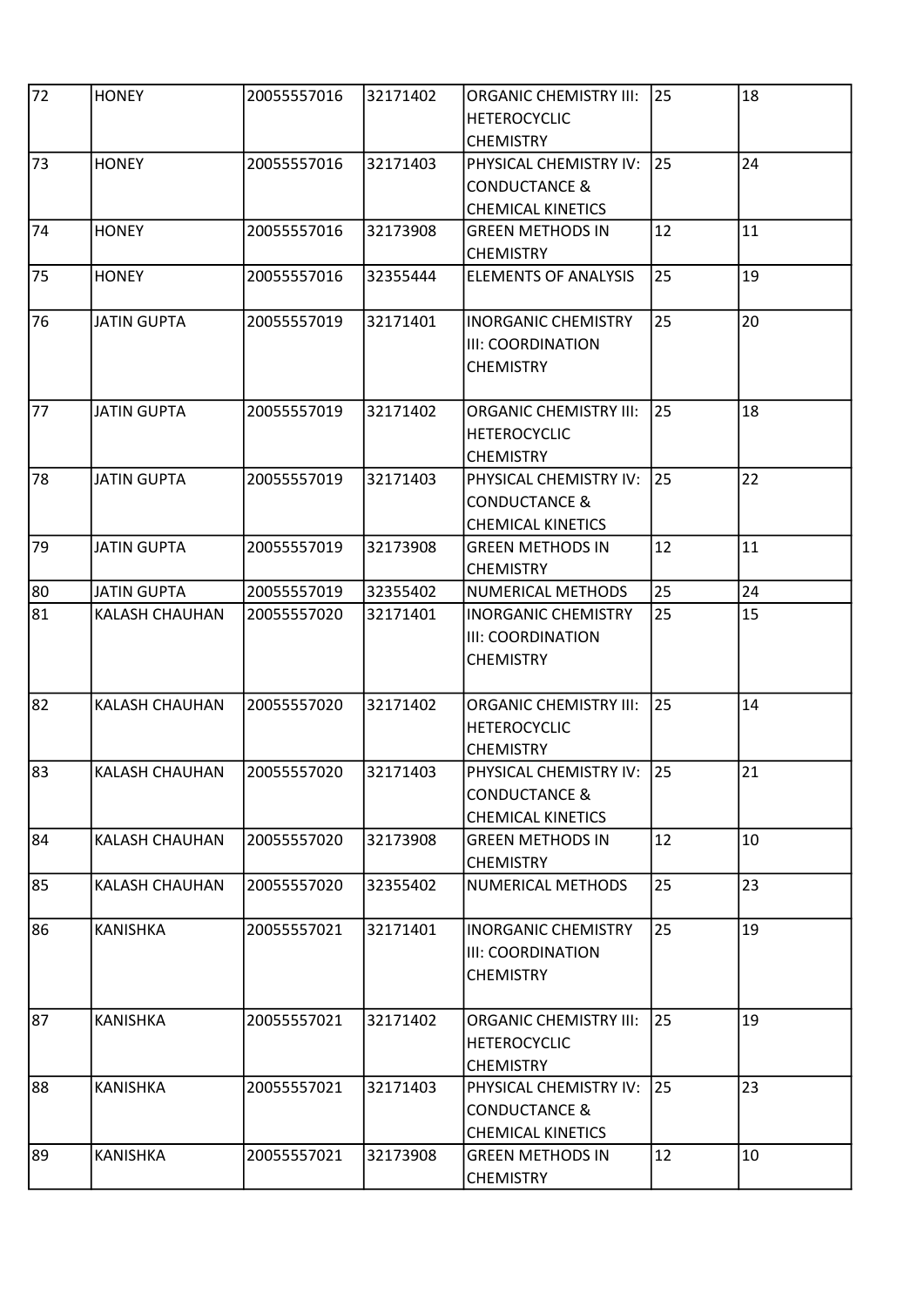| 90  | <b>KANISHKA</b>      | 20055557021 | 32355444 | <b>ELEMENTS OF ANALYSIS</b>                                                    | 25 | 19 |
|-----|----------------------|-------------|----------|--------------------------------------------------------------------------------|----|----|
| 91  | <b>KARTIK PUNDIR</b> | 20055557022 | 32171401 | <b>INORGANIC CHEMISTRY</b><br>III: COORDINATION<br><b>CHEMISTRY</b>            | 25 | 20 |
| 92  | <b>KARTIK PUNDIR</b> | 20055557022 | 32171402 | <b>ORGANIC CHEMISTRY III:</b><br><b>HETEROCYCLIC</b><br><b>CHEMISTRY</b>       | 25 | 15 |
| 93  | <b>KARTIK PUNDIR</b> | 20055557022 | 32171403 | PHYSICAL CHEMISTRY IV:<br><b>CONDUCTANCE &amp;</b><br><b>CHEMICAL KINETICS</b> | 25 | 21 |
| 94  | <b>KARTIK PUNDIR</b> | 20055557022 | 32173908 | <b>GREEN METHODS IN</b><br><b>CHEMISTRY</b>                                    | 12 | 11 |
| 95  | <b>KARTIK PUNDIR</b> | 20055557022 | 32355402 | NUMERICAL METHODS                                                              | 25 | 18 |
| 96  | KHUSHI GUPTA         | 20055557023 | 32171401 | <b>INORGANIC CHEMISTRY</b><br>III: COORDINATION<br><b>CHEMISTRY</b>            | 25 | 21 |
| 97  | <b>KHUSHI GUPTA</b>  | 20055557023 | 32171402 | <b>ORGANIC CHEMISTRY III:</b><br><b>HETEROCYCLIC</b><br><b>CHEMISTRY</b>       | 25 | 21 |
| 98  | <b>KHUSHI GUPTA</b>  | 20055557023 | 32171403 | PHYSICAL CHEMISTRY IV:<br><b>CONDUCTANCE &amp;</b><br><b>CHEMICAL KINETICS</b> | 25 | 23 |
| 99  | <b>KHUSHI GUPTA</b>  | 20055557023 | 32173908 | <b>GREEN METHODS IN</b><br><b>CHEMISTRY</b>                                    | 12 | 12 |
| 100 | <b>KHUSHI GUPTA</b>  | 20055557023 | 32355402 | <b>NUMERICAL METHODS</b>                                                       | 25 | 24 |
| 101 | <b>MD CHAND</b>      | 20055557024 | 32171401 | <b>INORGANIC CHEMISTRY</b><br><b>III: COORDINATION</b><br><b>CHEMISTRY</b>     | 25 | 23 |
| 102 | <b>MD CHAND</b>      | 20055557024 | 32171402 | <b>ORGANIC CHEMISTRY III:</b><br><b>HETEROCYCLIC</b><br><b>CHEMISTRY</b>       | 25 | 23 |
| 103 | <b>MD CHAND</b>      | 20055557024 | 32171403 | PHYSICAL CHEMISTRY IV:<br><b>CONDUCTANCE &amp;</b><br>CHEMICAL KINETICS        | 25 | 22 |
| 104 | <b>MD CHAND</b>      | 20055557024 | 32173908 | <b>GREEN METHODS IN</b><br><b>CHEMISTRY</b>                                    | 12 | 11 |
| 105 | <b>MD CHAND</b>      | 20055557024 | 32355402 | NUMERICAL METHODS                                                              | 25 | 25 |
| 106 | <b>MOHAN SHARMA</b>  | 20055557025 | 32171401 | <b>INORGANIC CHEMISTRY</b><br>III: COORDINATION<br><b>CHEMISTRY</b>            | 25 | 21 |
| 107 | <b>MOHAN SHARMA</b>  | 20055557025 | 32171402 | <b>ORGANIC CHEMISTRY III:</b><br><b>HETEROCYCLIC</b><br><b>CHEMISTRY</b>       | 25 | 18 |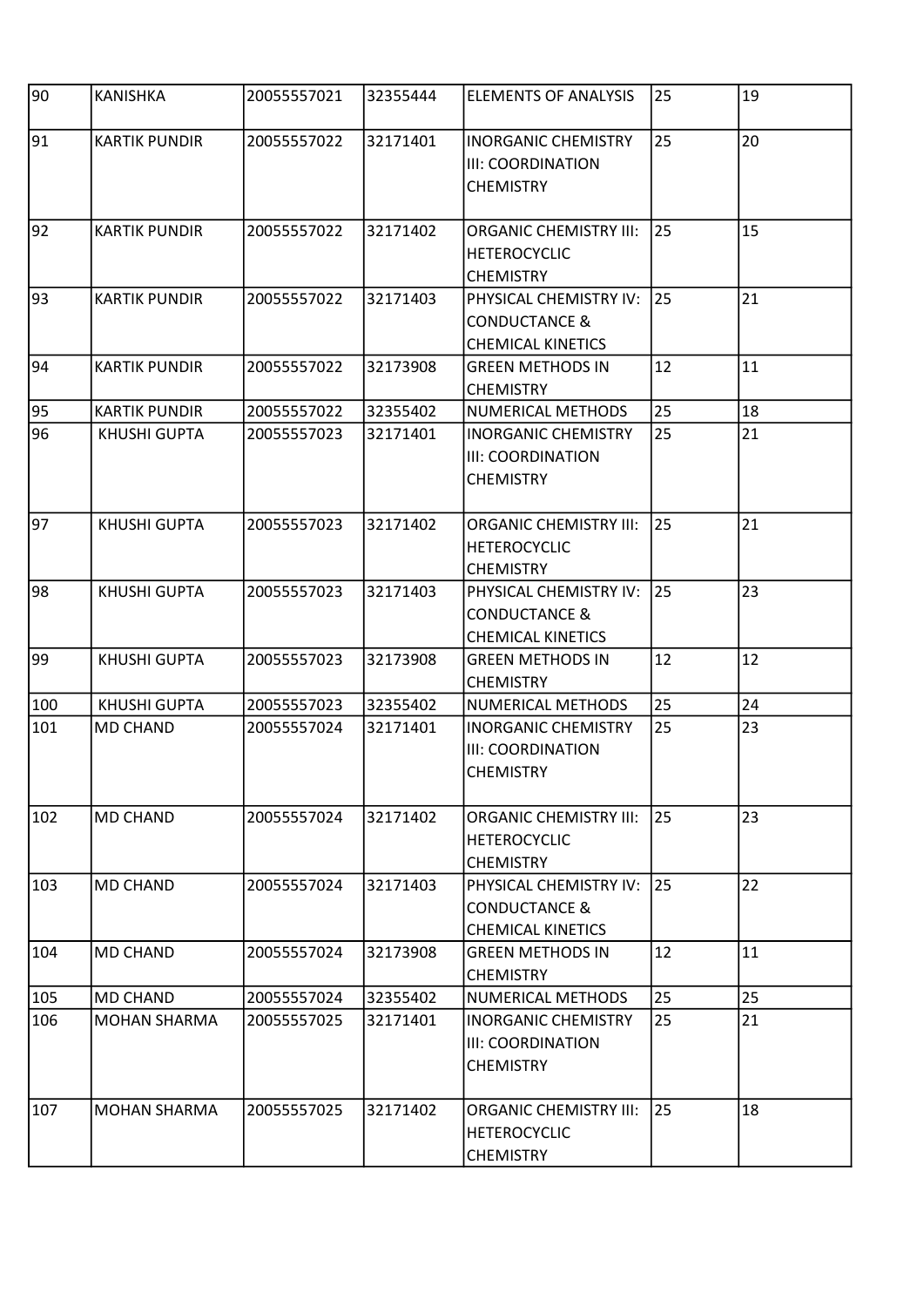| 108 |                     | 20055557025 | 32171403 |                               | 25 | 22 |
|-----|---------------------|-------------|----------|-------------------------------|----|----|
|     | <b>MOHAN SHARMA</b> |             |          | PHYSICAL CHEMISTRY IV:        |    |    |
|     |                     |             |          | <b>CONDUCTANCE &amp;</b>      |    |    |
|     |                     |             |          | <b>CHEMICAL KINETICS</b>      |    |    |
| 109 | MOHAN SHARMA        | 20055557025 | 32173908 | <b>GREEN METHODS IN</b>       | 12 | 12 |
|     |                     |             |          | <b>CHEMISTRY</b>              |    |    |
| 110 | <b>MOHAN SHARMA</b> | 20055557025 | 32355402 | NUMERICAL METHODS             | 25 | 15 |
| 111 | MOHD. ADIL          | 20055557026 | 22415404 | PROJECT MANAGEMENT            | 25 | 21 |
|     |                     |             |          | <b>AND TECHNIQUES</b>         |    |    |
|     |                     |             |          |                               |    |    |
| 112 | MOHD. ADIL          | 20055557026 | 32171401 | <b>INORGANIC CHEMISTRY</b>    | 25 | 21 |
|     |                     |             |          | <b>III: COORDINATION</b>      |    |    |
|     |                     |             |          | <b>CHEMISTRY</b>              |    |    |
|     |                     |             |          |                               |    |    |
| 113 | MOHD. ADIL          | 20055557026 | 32171402 | <b>ORGANIC CHEMISTRY III:</b> | 25 | 21 |
|     |                     |             |          | <b>HETEROCYCLIC</b>           |    |    |
|     |                     |             |          | <b>CHEMISTRY</b>              |    |    |
| 114 | MOHD. ADIL          | 20055557026 | 32171403 | PHYSICAL CHEMISTRY IV:        | 25 | 23 |
|     |                     |             |          | <b>CONDUCTANCE &amp;</b>      |    |    |
|     |                     |             |          | <b>CHEMICAL KINETICS</b>      |    |    |
| 115 | MOHD. ADIL          | 20055557026 | 32173908 | <b>GREEN METHODS IN</b>       | 12 | 10 |
|     |                     |             |          | <b>CHEMISTRY</b>              |    |    |
| 116 | <b>MOHIT SHARMA</b> | 20055557027 | 32171401 | <b>INORGANIC CHEMISTRY</b>    | 25 | 20 |
|     |                     |             |          | <b>III: COORDINATION</b>      |    |    |
|     |                     |             |          | <b>CHEMISTRY</b>              |    |    |
|     |                     |             |          |                               |    |    |
| 117 | <b>MOHIT SHARMA</b> | 20055557027 | 32171402 | <b>ORGANIC CHEMISTRY III:</b> | 25 | 20 |
|     |                     |             |          | <b>HETEROCYCLIC</b>           |    |    |
|     |                     |             |          | <b>CHEMISTRY</b>              |    |    |
| 118 | <b>MOHIT SHARMA</b> | 20055557027 | 32171403 | PHYSICAL CHEMISTRY IV:        | 25 | 22 |
|     |                     |             |          | <b>CONDUCTANCE &amp;</b>      |    |    |
|     |                     |             |          | <b>CHEMICAL KINETICS</b>      |    |    |
| 119 | <b>MOHIT SHARMA</b> | 20055557027 | 32173908 | <b>GREEN METHODS IN</b>       | 12 | 11 |
|     |                     |             |          | <b>CHEMISTRY</b>              |    |    |
| 120 | <b>MOHIT SHARMA</b> | 20055557027 | 32355402 | NUMERICAL METHODS             | 25 | 23 |
| 121 | NAMAN SHARMA        | 20055557028 | 22415404 | PROJECT MANAGEMENT            | 25 | 20 |
|     |                     |             |          |                               |    |    |
|     |                     |             |          | <b>AND TECHNIQUES</b>         |    |    |
| 122 | NAMAN SHARMA        | 20055557028 | 32171401 | <b>INORGANIC CHEMISTRY</b>    | 25 | 21 |
|     |                     |             |          |                               |    |    |
|     |                     |             |          | <b>III: COORDINATION</b>      |    |    |
|     |                     |             |          | <b>CHEMISTRY</b>              |    |    |
| 123 | NAMAN SHARMA        | 20055557028 | 32171402 | <b>ORGANIC CHEMISTRY III:</b> | 25 | 22 |
|     |                     |             |          | <b>HETEROCYCLIC</b>           |    |    |
|     |                     |             |          | <b>CHEMISTRY</b>              |    |    |
| 124 |                     | 20055557028 | 32171403 |                               | 25 | 21 |
|     | NAMAN SHARMA        |             |          | PHYSICAL CHEMISTRY IV:        |    |    |
|     |                     |             |          | <b>CONDUCTANCE &amp;</b>      |    |    |
|     |                     |             |          | <b>CHEMICAL KINETICS</b>      |    |    |
| 125 | NAMAN SHARMA        | 20055557028 | 32173908 | <b>GREEN METHODS IN</b>       | 12 | 11 |
|     |                     |             |          | <b>CHEMISTRY</b>              |    |    |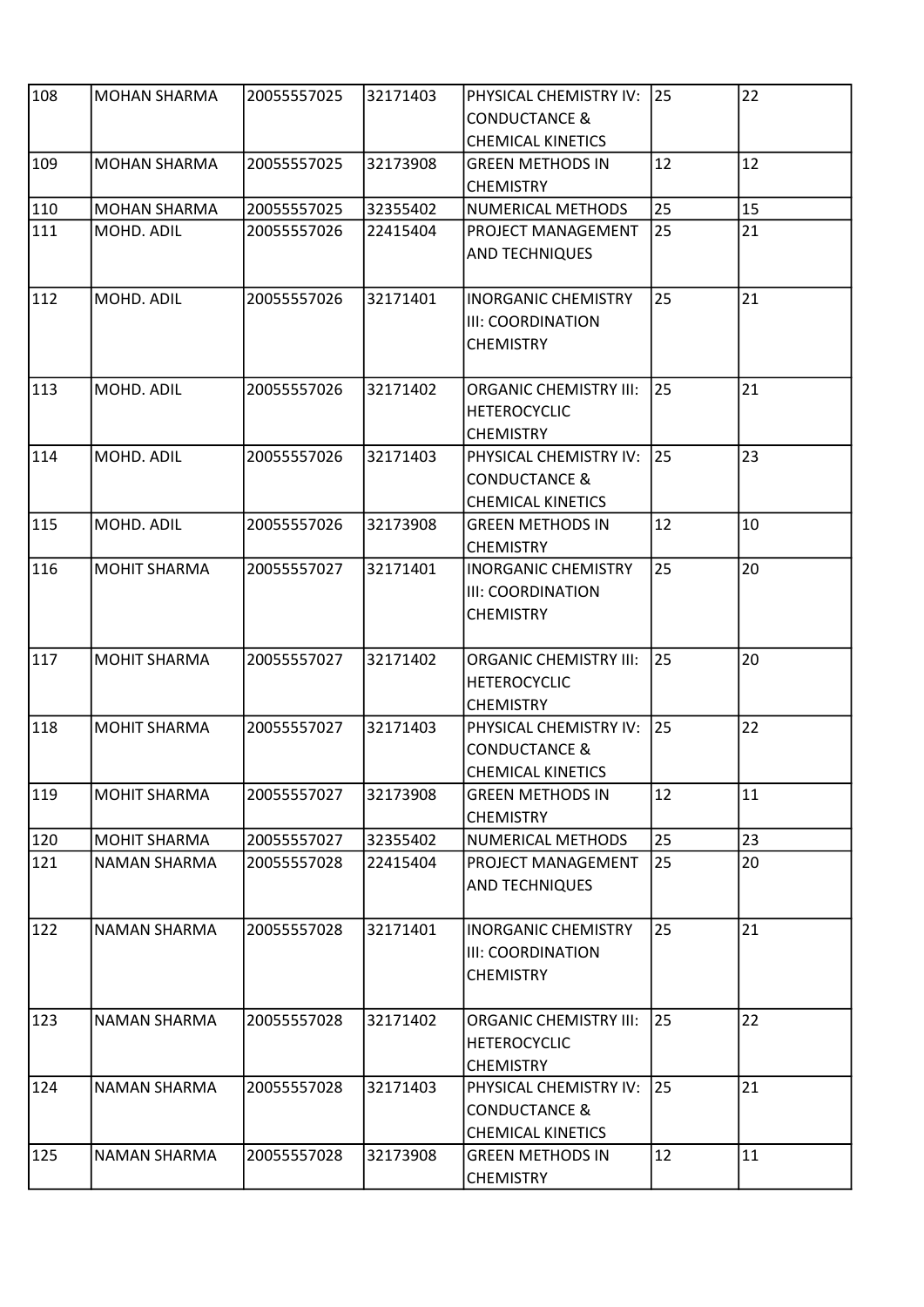| 126 | <b>NAVEEN KUMAR</b>          | 20055557029 | 32171401 | <b>INORGANIC CHEMISTRY</b><br><b>III: COORDINATION</b><br><b>CHEMISTRY</b>     | 25        | 23 |
|-----|------------------------------|-------------|----------|--------------------------------------------------------------------------------|-----------|----|
| 127 | <b>NAVEEN KUMAR</b>          | 20055557029 | 32171402 | <b>ORGANIC CHEMISTRY III:</b><br><b>HETEROCYCLIC</b><br><b>CHEMISTRY</b>       | 25        | 23 |
| 128 | <b>NAVEEN KUMAR</b>          | 20055557029 | 32171403 | PHYSICAL CHEMISTRY IV:<br><b>CONDUCTANCE &amp;</b><br><b>CHEMICAL KINETICS</b> | 25        | 24 |
| 129 | <b>NAVEEN KUMAR</b>          | 20055557029 | 32173908 | <b>GREEN METHODS IN</b><br><b>CHEMISTRY</b>                                    | 12        | 12 |
| 130 | <b>NAVEEN KUMAR</b>          | 20055557029 | 32355402 | NUMERICAL METHODS                                                              | 25        | 22 |
| 131 | NIKET BISWAKARMA 20055557030 |             | 32171401 | <b>INORGANIC CHEMISTRY</b><br><b>III: COORDINATION</b><br><b>CHEMISTRY</b>     | 25        | 20 |
| 132 | NIKET BISWAKARMA 20055557030 |             | 32171402 | <b>ORGANIC CHEMISTRY III:</b><br><b>HETEROCYCLIC</b><br><b>CHEMISTRY</b>       | 25        | 20 |
| 133 | NIKET BISWAKARMA 20055557030 |             | 32171403 | PHYSICAL CHEMISTRY IV:<br><b>CONDUCTANCE &amp;</b><br><b>CHEMICAL KINETICS</b> | <b>25</b> | 22 |
| 134 | NIKET BISWAKARMA 20055557030 |             | 32173908 | <b>GREEN METHODS IN</b><br><b>CHEMISTRY</b>                                    | 12        | 10 |
| 135 | NIKET BISWAKARMA 20055557030 |             | 32355402 | NUMERICAL METHODS                                                              | 25        | 25 |
| 136 | NIKHIL MISHRA                | 20055557031 | 32171401 | <b>INORGANIC CHEMISTRY</b><br><b>III: COORDINATION</b><br><b>CHEMISTRY</b>     | 25        | 22 |
| 137 | <b>NIKHIL MISHRA</b>         | 20055557031 | 32171402 | <b>ORGANIC CHEMISTRY III:</b><br><b>HETEROCYCLIC</b><br><b>CHEMISTRY</b>       | 25        | 20 |
| 138 | NIKHIL MISHRA                | 20055557031 | 32171403 | PHYSICAL CHEMISTRY IV:<br><b>CONDUCTANCE &amp;</b><br><b>CHEMICAL KINETICS</b> | 25        | 20 |
| 139 | NIKHIL MISHRA                | 20055557031 | 32173908 | <b>GREEN METHODS IN</b><br><b>CHEMISTRY</b>                                    | 12        | 10 |
| 140 | NIKHIL MISHRA                | 20055557031 | 32355402 | NUMERICAL METHODS                                                              | 25        | 18 |
| 141 | PRAGYA BANSAL                | 20055557032 | 32171401 | <b>INORGANIC CHEMISTRY</b><br><b>III: COORDINATION</b><br><b>CHEMISTRY</b>     | 25        | 23 |
| 142 | PRAGYA BANSAL                | 20055557032 | 32171402 | <b>ORGANIC CHEMISTRY III:</b><br><b>HETEROCYCLIC</b><br><b>CHEMISTRY</b>       | 25        | 23 |
| 143 | PRAGYA BANSAL                | 20055557032 | 32171403 | PHYSICAL CHEMISTRY IV:<br><b>CONDUCTANCE &amp;</b><br><b>CHEMICAL KINETICS</b> | 25        | 24 |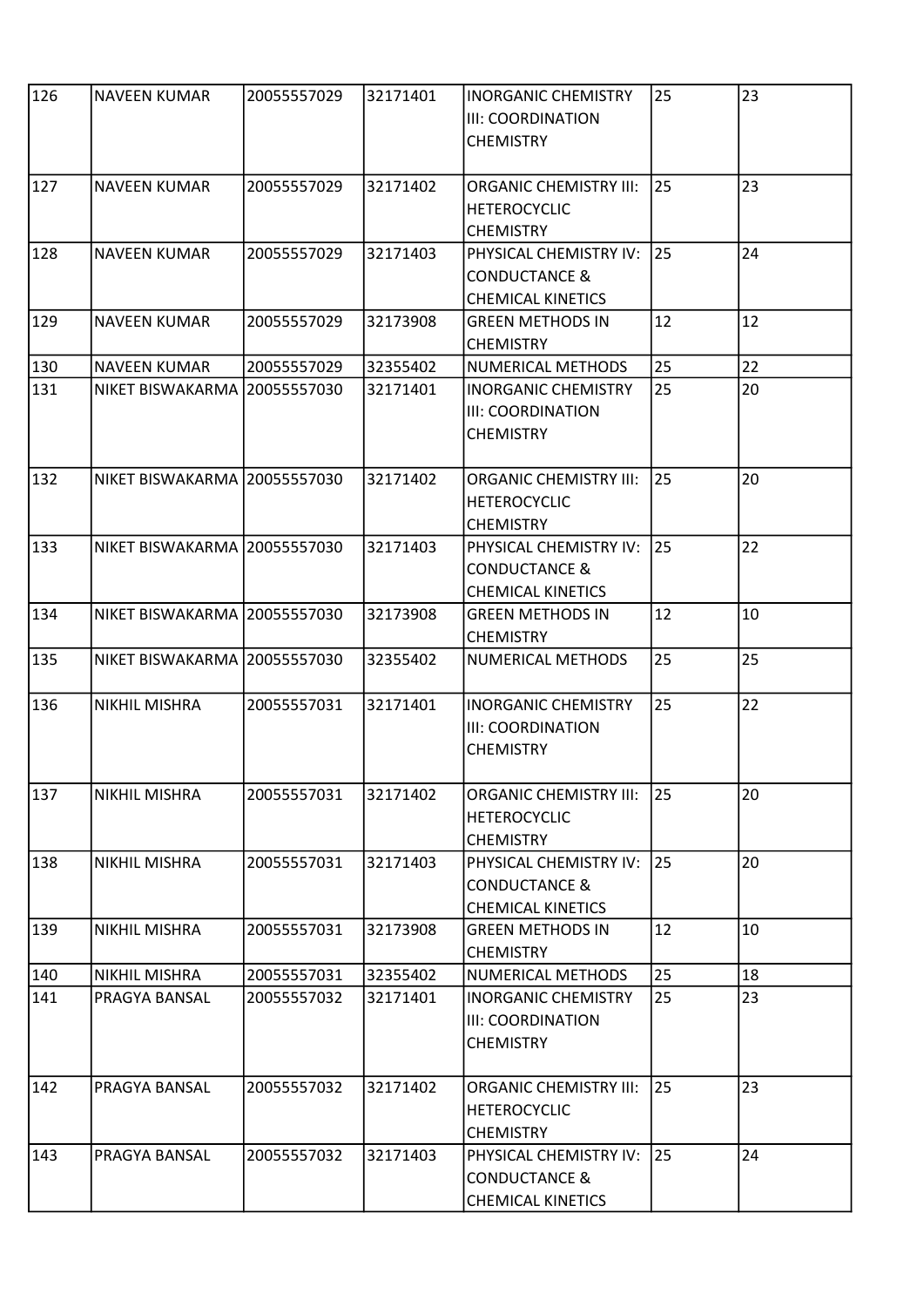| 144 | PRAGYA BANSAL     | 20055557032 | 32173908 | <b>GREEN METHODS IN</b><br><b>CHEMISTRY</b> | 12 | 10 |
|-----|-------------------|-------------|----------|---------------------------------------------|----|----|
| 145 | PRAGYA BANSAL     | 20055557032 | 32355402 | NUMERICAL METHODS                           | 25 | 24 |
| 146 | PRIYA KUMARI      | 20055557033 | 12315406 | <b>INEQUALITY AND</b>                       | 25 | 0  |
|     |                   |             |          | DIFFERENCE (NC)                             |    |    |
| 147 | PRIYA KUMARI      | 20055557033 | 32171401 | <b>INORGANIC CHEMISTRY</b>                  | 25 | 19 |
|     |                   |             |          | III: COORDINATION                           |    |    |
|     |                   |             |          | <b>CHEMISTRY</b>                            |    |    |
|     |                   |             |          |                                             |    |    |
| 148 | PRIYA KUMARI      | 20055557033 | 32171402 | <b>ORGANIC CHEMISTRY III:</b>               | 25 | 17 |
|     |                   |             |          | <b>HETEROCYCLIC</b>                         |    |    |
|     |                   |             |          | <b>CHEMISTRY</b>                            |    |    |
| 149 | PRIYA KUMARI      | 20055557033 | 32171403 | PHYSICAL CHEMISTRY IV:                      | 25 | 20 |
|     |                   |             |          | <b>CONDUCTANCE &amp;</b>                    |    |    |
|     |                   |             |          | <b>CHEMICAL KINETICS</b>                    |    |    |
| 150 | PRIYA KUMARI      | 20055557033 | 32173908 | <b>GREEN METHODS IN</b>                     | 12 | 11 |
|     |                   |             |          | <b>CHEMISTRY</b>                            |    |    |
| 151 | <b>PUSHPENDRA</b> | 20055557034 | 32171401 | <b>INORGANIC CHEMISTRY</b>                  | 25 | 22 |
|     | <b>KISHOR</b>     |             |          | III: COORDINATION                           |    |    |
|     |                   |             |          | <b>CHEMISTRY</b>                            |    |    |
|     |                   |             |          |                                             |    |    |
| 152 | PUSHPENDRA        | 20055557034 | 32171402 | <b>ORGANIC CHEMISTRY III:</b>               | 25 | 22 |
|     | <b>KISHOR</b>     |             |          | <b>HETEROCYCLIC</b>                         |    |    |
|     |                   |             |          | <b>CHEMISTRY</b>                            |    |    |
| 153 | <b>PUSHPENDRA</b> | 20055557034 | 32171403 | PHYSICAL CHEMISTRY IV:                      | 25 | 20 |
|     | <b>KISHOR</b>     |             |          | <b>CONDUCTANCE &amp;</b>                    |    |    |
|     |                   |             |          | <b>CHEMICAL KINETICS</b>                    |    |    |
| 154 | <b>PUSHPENDRA</b> | 20055557034 | 32173908 | <b>GREEN METHODS IN</b>                     | 12 | ۱o |
|     | <b>KISHOR</b>     |             |          | <b>CHEMISTRY</b>                            |    |    |
| 155 | <b>PUSHPENDRA</b> | 20055557034 | 32355402 | NUMERICAL METHODS                           | 25 | 25 |
|     | <b>KISHOR</b>     |             |          |                                             |    |    |
| 156 | <b>RAHUL</b>      | 20055557035 | 32171401 | <b>INORGANIC CHEMISTRY</b>                  | 25 | 19 |
|     |                   |             |          | III: COORDINATION                           |    |    |
|     |                   |             |          | <b>CHEMISTRY</b>                            |    |    |
|     |                   |             |          |                                             |    |    |
| 157 | <b>RAHUL</b>      | 20055557035 | 32171402 | <b>ORGANIC CHEMISTRY III:</b>               | 25 | 17 |
|     |                   |             |          | <b>HETEROCYCLIC</b><br><b>CHEMISTRY</b>     |    |    |
| 158 | <b>RAHUL</b>      | 20055557035 | 32171403 | PHYSICAL CHEMISTRY IV:                      | 25 | 19 |
|     |                   |             |          | <b>CONDUCTANCE &amp;</b>                    |    |    |
|     |                   |             |          | <b>CHEMICAL KINETICS</b>                    |    |    |
| 159 | <b>RAHUL</b>      | 20055557035 | 32173908 | <b>GREEN METHODS IN</b>                     | 12 | 11 |
|     |                   |             |          | <b>CHEMISTRY</b>                            |    |    |
| 160 | RAHUL             | 20055557035 | 32355402 | NUMERICAL METHODS                           | 25 | 15 |
| 161 | RAHUL RANJAN      | 20055557036 | 32171401 | <b>INORGANIC CHEMISTRY</b>                  | 25 | 23 |
|     |                   |             |          | III: COORDINATION                           |    |    |
|     |                   |             |          | <b>CHEMISTRY</b>                            |    |    |
|     |                   |             |          |                                             |    |    |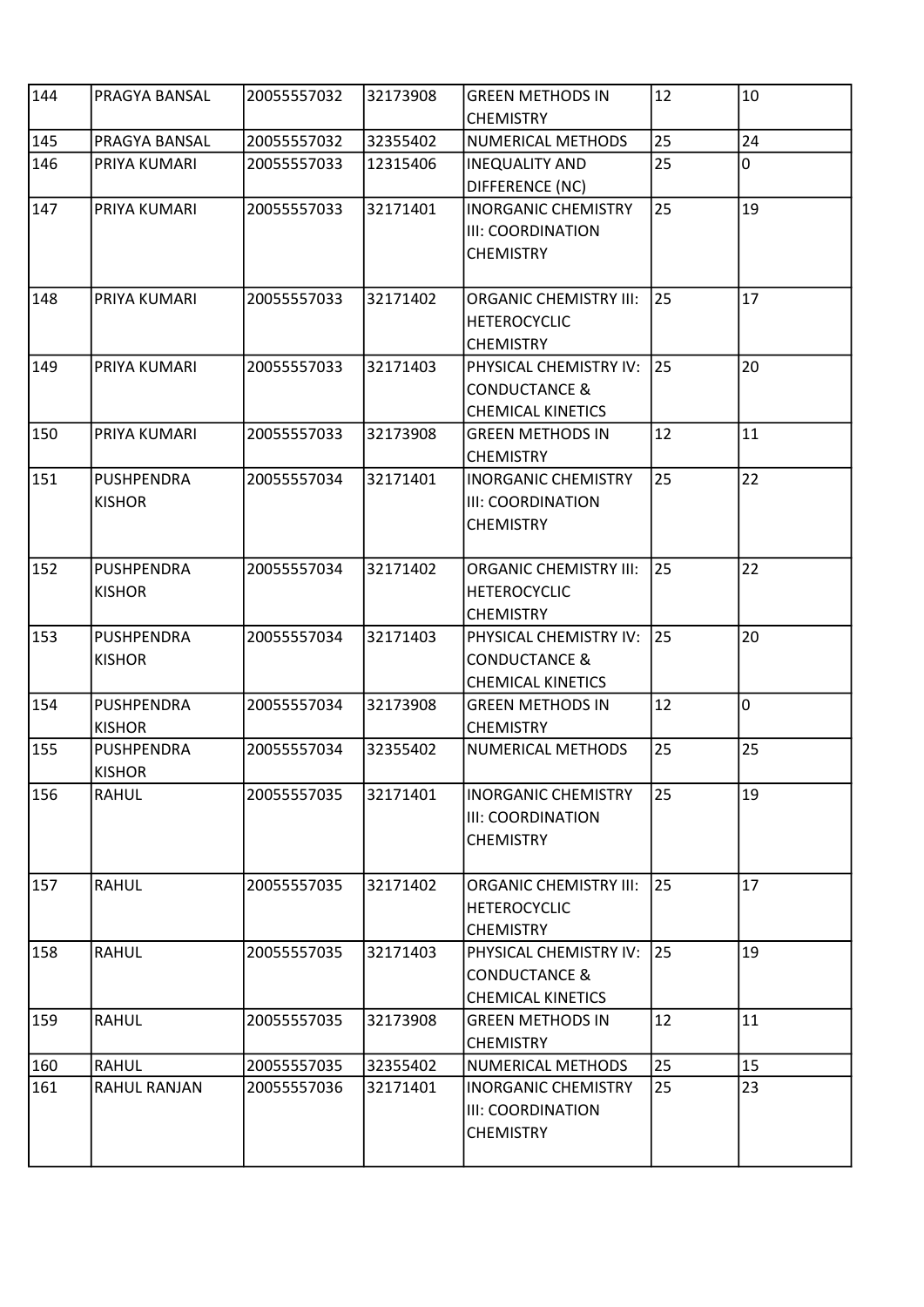| 162 | RAHUL RANJAN        | 20055557036 | 32171402 | <b>ORGANIC CHEMISTRY III:</b><br><b>HETEROCYCLIC</b><br><b>CHEMISTRY</b>       | 25           | 22             |
|-----|---------------------|-------------|----------|--------------------------------------------------------------------------------|--------------|----------------|
| 163 | RAHUL RANJAN        | 20055557036 | 32171403 | PHYSICAL CHEMISTRY IV:<br><b>CONDUCTANCE &amp;</b><br><b>CHEMICAL KINETICS</b> | 25           | 24             |
| 164 | RAHUL RANJAN        | 20055557036 | 32173908 | <b>GREEN METHODS IN</b><br><b>CHEMISTRY</b>                                    | 12           | 11             |
| 165 | RAHUL RANJAN        | 20055557036 | 32355402 | NUMERICAL METHODS                                                              | 25           | 23             |
| 166 | <b>RAVI KUMAR</b>   | 20055557037 | 22415404 | PROJECT MANAGEMENT<br><b>AND TECHNIQUES</b>                                    | 25           | 25             |
| 167 | <b>RAVI KUMAR</b>   | 20055557037 | 32171401 | <b>INORGANIC CHEMISTRY</b><br><b>III: COORDINATION</b><br><b>CHEMISTRY</b>     | 25           | 18             |
| 168 | <b>RAVI KUMAR</b>   | 20055557037 | 32171402 | <b>ORGANIC CHEMISTRY III:</b><br><b>HETEROCYCLIC</b><br><b>CHEMISTRY</b>       | 25           | 18             |
| 169 | <b>RAVI KUMAR</b>   | 20055557037 | 32171403 | PHYSICAL CHEMISTRY IV:<br><b>CONDUCTANCE &amp;</b><br><b>CHEMICAL KINETICS</b> | 25           | 21             |
| 170 | <b>RAVI KUMAR</b>   | 20055557037 | 32173908 | <b>GREEN METHODS IN</b><br><b>CHEMISTRY</b>                                    | 12           | 10             |
| 171 | SAHIL ANSARI        | 20055557038 | 12325908 | UNITED NATIONS AND<br><b>GLOBAL CONFLICTS</b>                                  | 25           | $\overline{0}$ |
| 172 | <b>SAHIL ANSARI</b> | 20055557038 | 32171401 | <b>INORGANIC CHEMISTRY</b><br><b>III: COORDINATION</b><br><b>CHEMISTRY</b>     | 25           | $\overline{0}$ |
| 173 | <b>SAHIL ANSARI</b> | 20055557038 | 32171402 | <b>ORGANIC CHEMISTRY III:</b><br><b>HETEROCYCLIC</b><br><b>CHEMISTRY</b>       | $\boxed{25}$ | 19             |
| 174 | SAHIL ANSARI        | 20055557038 | 32171403 | PHYSICAL CHEMISTRY IV:<br><b>CONDUCTANCE &amp;</b><br><b>CHEMICAL KINETICS</b> | I25          | O.             |
| 175 | SAHIL ANSARI        | 20055557038 | 32173908 | <b>GREEN METHODS IN</b><br><b>CHEMISTRY</b>                                    | 12           | O.             |
| 176 | SANJEEV             | 20055557039 | 12325908 | UNITED NATIONS AND<br><b>GLOBAL CONFLICTS</b>                                  | 25           | 21             |
| 177 | SANJEEV             | 20055557039 | 32171401 | <b>INORGANIC CHEMISTRY</b><br><b>III: COORDINATION</b><br><b>CHEMISTRY</b>     | 25           | 22             |
| 178 | SANJEEV             | 20055557039 | 32171402 | <b>ORGANIC CHEMISTRY III:</b><br><b>HETEROCYCLIC</b><br><b>CHEMISTRY</b>       | 25           | 23             |
| 179 | SANJEEV             | 20055557039 | 32171403 | PHYSICAL CHEMISTRY IV:<br><b>CONDUCTANCE &amp;</b><br><b>CHEMICAL KINETICS</b> | 25           | 25             |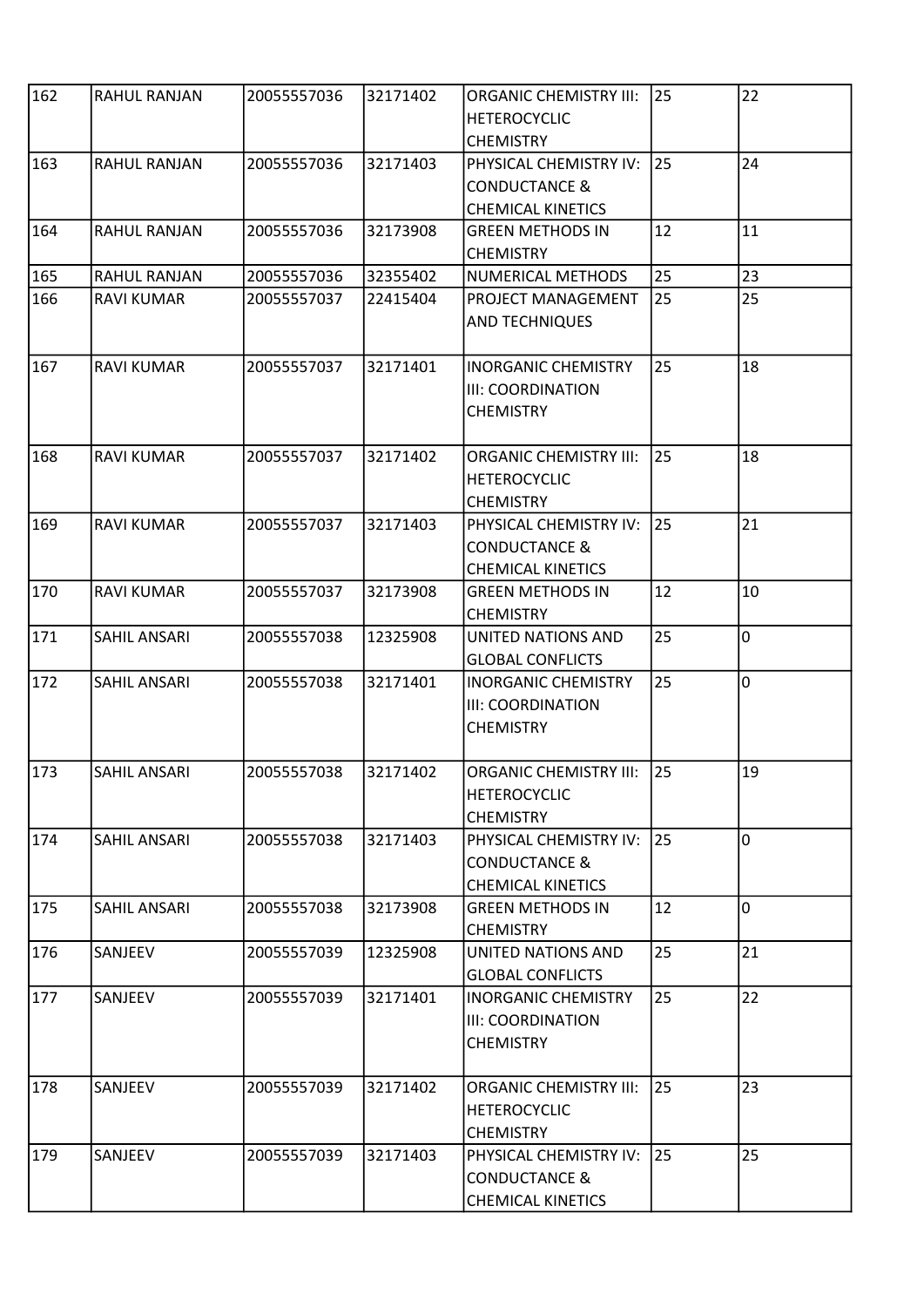| 180 | SANJEEV              | 20055557039 | 32173908 | <b>GREEN METHODS IN</b><br><b>CHEMISTRY</b>                                    | 12 | 12 |
|-----|----------------------|-------------|----------|--------------------------------------------------------------------------------|----|----|
| 181 | SANYA SHRIVASTVA     | 20055557040 | 32171401 | <b>INORGANIC CHEMISTRY</b><br>III: COORDINATION<br><b>CHEMISTRY</b>            | 25 | 23 |
| 182 | SANYA SHRIVASTVA     | 20055557040 | 32171402 | <b>ORGANIC CHEMISTRY III:</b><br><b>HETEROCYCLIC</b><br><b>CHEMISTRY</b>       | 25 | 24 |
| 183 | SANYA SHRIVASTVA     | 20055557040 | 32171403 | PHYSICAL CHEMISTRY IV:<br><b>CONDUCTANCE &amp;</b><br><b>CHEMICAL KINETICS</b> | 25 | 22 |
| 184 | SANYA SHRIVASTVA     | 20055557040 | 32173908 | <b>GREEN METHODS IN</b><br><b>CHEMISTRY</b>                                    | 12 | 11 |
| 185 | SANYA SHRIVASTVA     | 20055557040 | 32355402 | NUMERICAL METHODS                                                              | 25 | 24 |
| 186 | <b>SAPNA</b>         | 20055557041 | 32171401 | <b>INORGANIC CHEMISTRY</b><br>III: COORDINATION<br><b>CHEMISTRY</b>            | 25 | 21 |
| 187 | <b>SAPNA</b>         | 20055557041 | 32171402 | <b>ORGANIC CHEMISTRY III:</b><br><b>HETEROCYCLIC</b><br><b>CHEMISTRY</b>       | 25 | 22 |
| 188 | SAPNA                | 20055557041 | 32171403 | PHYSICAL CHEMISTRY IV:<br><b>CONDUCTANCE &amp;</b><br><b>CHEMICAL KINETICS</b> | 25 | 24 |
| 189 | SAPNA                | 20055557041 | 32173908 | <b>GREEN METHODS IN</b><br><b>CHEMISTRY</b>                                    | 12 | 11 |
| 190 | SAPNA                | 20055557041 | 32355402 | NUMERICAL METHODS                                                              | 25 | 23 |
| 191 | SHIVAM NEHRA         | 20055557043 | 32171401 | <b>INORGANIC CHEMISTRY</b><br><b>III: COORDINATION</b><br><b>CHEMISTRY</b>     | 25 | 20 |
| 192 | <b>SHIVAM NEHRA</b>  | 20055557043 | 32171402 | <b>ORGANIC CHEMISTRY III:</b><br><b>HETEROCYCLIC</b><br><b>CHEMISTRY</b>       | 25 | 21 |
| 193 | SHIVAM NEHRA         | 20055557043 | 32171403 | PHYSICAL CHEMISTRY IV:<br><b>CONDUCTANCE &amp;</b><br><b>CHEMICAL KINETICS</b> | 25 | 23 |
| 194 | SHIVAM NEHRA         | 20055557043 | 32173908 | <b>GREEN METHODS IN</b><br><b>CHEMISTRY</b>                                    | 12 | 11 |
| 195 | SHIVAM NEHRA         | 20055557043 | 32225415 | THERMAL PHYSICS                                                                | 25 | 21 |
| 196 | SHRUTI SAXENA        | 20055557044 | 32171401 | <b>INORGANIC CHEMISTRY</b><br>III: COORDINATION<br><b>CHEMISTRY</b>            | 25 | 21 |
| 197 | <b>SHRUTI SAXENA</b> | 20055557044 | 32171402 | <b>ORGANIC CHEMISTRY III:</b><br><b>HETEROCYCLIC</b><br><b>CHEMISTRY</b>       | 25 | 22 |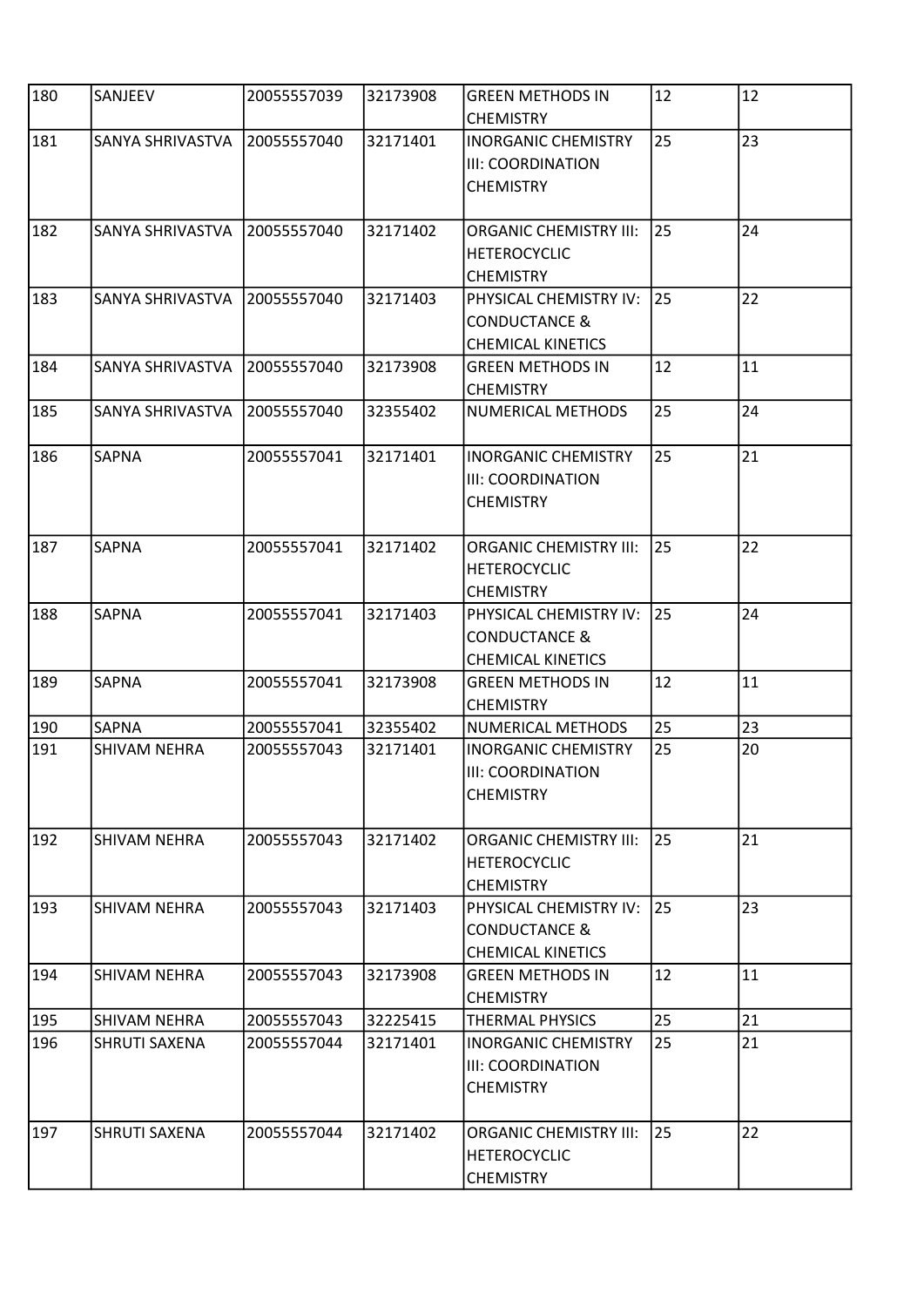| 198 | SHRUTI SAXENA          | 20055557044 | 32171403 | PHYSICAL CHEMISTRY IV:<br><b>CONDUCTANCE &amp;</b><br><b>CHEMICAL KINETICS</b> | 25  | 24 |
|-----|------------------------|-------------|----------|--------------------------------------------------------------------------------|-----|----|
| 199 | <b>SHRUTI SAXENA</b>   | 20055557044 | 32173908 | <b>GREEN METHODS IN</b><br><b>CHEMISTRY</b>                                    | 12  | 11 |
| 200 | SHRUTI SAXENA          | 20055557044 | 32355402 | NUMERICAL METHODS                                                              | 25  | 24 |
| 201 | SUBHASH AHIRWAR        | 20055557045 | 32171401 | <b>INORGANIC CHEMISTRY</b><br><b>III: COORDINATION</b><br><b>CHEMISTRY</b>     | 25  | 21 |
| 202 | SUBHASH AHIRWAR        | 20055557045 | 32171402 | <b>ORGANIC CHEMISTRY III:</b><br><b>HETEROCYCLIC</b><br><b>CHEMISTRY</b>       | 25  | 23 |
| 203 | <b>SUBHASH AHIRWAR</b> | 20055557045 | 32171403 | PHYSICAL CHEMISTRY IV:<br><b>CONDUCTANCE &amp;</b><br><b>CHEMICAL KINETICS</b> | 25  | 23 |
| 204 | <b>SUBHASH AHIRWAR</b> | 20055557045 | 32173908 | <b>GREEN METHODS IN</b><br><b>CHEMISTRY</b>                                    | 12  | 11 |
| 205 | <b>SUBHASH AHIRWAR</b> | 20055557045 | 32355402 | <b>NUMERICAL METHODS</b>                                                       | 25  | 22 |
| 206 | <b>SUNNY GUPTA</b>     | 20055557046 | 32171401 | <b>INORGANIC CHEMISTRY</b><br><b>III: COORDINATION</b><br><b>CHEMISTRY</b>     | 25  | 23 |
| 207 | <b>SUNNY GUPTA</b>     | 20055557046 | 32171402 | <b>ORGANIC CHEMISTRY III:</b><br><b>HETEROCYCLIC</b><br><b>CHEMISTRY</b>       | 25  | 22 |
| 208 | <b>SUNNY GUPTA</b>     | 20055557046 | 32171403 | PHYSICAL CHEMISTRY IV:<br><b>CONDUCTANCE &amp;</b><br><b>CHEMICAL KINETICS</b> | I25 | 25 |
| 209 | <b>SUNNY GUPTA</b>     | 20055557046 | 32173908 | <b>GREEN METHODS IN</b><br><b>CHEMISTRY</b>                                    | 12  | 11 |
| 210 | <b>SUNNY GUPTA</b>     | 20055557046 | 32355402 | NUMERICAL METHODS                                                              | 25  | 23 |
| 211 | <b>TANNU</b>           | 20055557047 | 32171401 | <b>INORGANIC CHEMISTRY</b><br><b>III: COORDINATION</b><br><b>CHEMISTRY</b>     | 25  | 23 |
| 212 | <b>TANNU</b>           | 20055557047 | 32171402 | <b>ORGANIC CHEMISTRY III:</b><br><b>HETEROCYCLIC</b><br><b>CHEMISTRY</b>       | 25  | 20 |
| 213 | <b>TANNU</b>           | 20055557047 | 32171403 | PHYSICAL CHEMISTRY IV:<br><b>CONDUCTANCE &amp;</b><br><b>CHEMICAL KINETICS</b> | 25  | 24 |
| 214 | <b>TANNU</b>           | 20055557047 | 32173908 | <b>GREEN METHODS IN</b><br><b>CHEMISTRY</b>                                    | 12  | 11 |
| 215 | <b>TANNU</b>           | 20055557047 | 32355402 | NUMERICAL METHODS                                                              | 25  | 24 |
| 216 | TUSHAR                 | 20055557048 | 32171401 | INORGANIC CHEMISTRY<br>III: COORDINATION<br><b>CHEMISTRY</b>                   | 25  | 23 |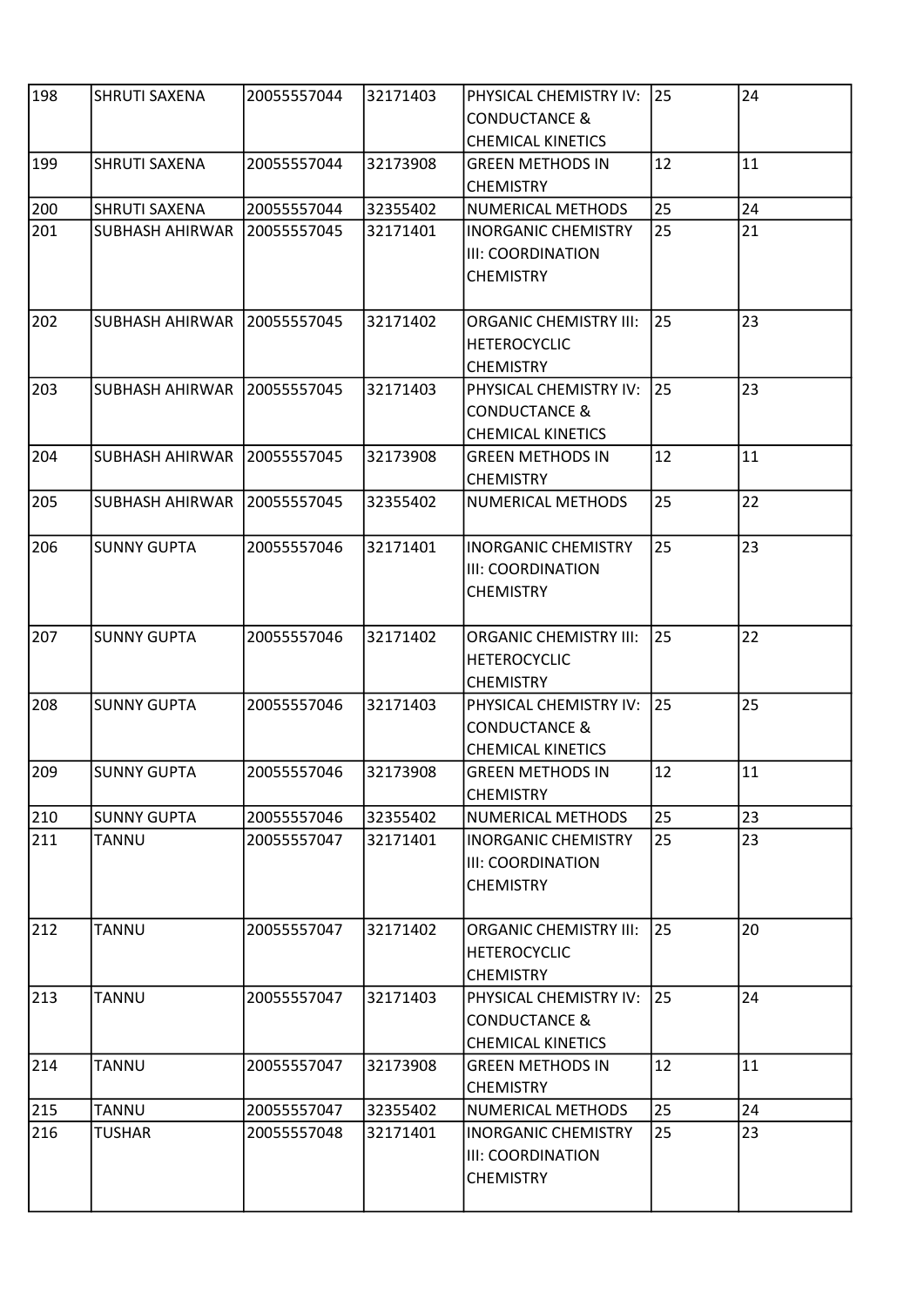| 217 | <b>TUSHAR</b>                      | 20055557048 | 32171402 | <b>ORGANIC CHEMISTRY III:</b><br><b>HETEROCYCLIC</b><br><b>CHEMISTRY</b>       | 25 | 19             |
|-----|------------------------------------|-------------|----------|--------------------------------------------------------------------------------|----|----------------|
| 218 | <b>TUSHAR</b>                      | 20055557048 | 32171403 | PHYSICAL CHEMISTRY IV:<br><b>CONDUCTANCE &amp;</b><br><b>CHEMICAL KINETICS</b> | 25 | 22             |
| 219 | <b>TUSHAR</b>                      | 20055557048 | 32173908 | <b>GREEN METHODS IN</b><br><b>CHEMISTRY</b>                                    | 12 | 11             |
| 220 | <b>TUSHAR</b>                      | 20055557048 | 32355402 | NUMERICAL METHODS                                                              | 25 | 18             |
| 221 | <b>TUSHAR YADAV</b>                | 20055557049 | 32171401 | <b>INORGANIC CHEMISTRY</b><br><b>III: COORDINATION</b><br><b>CHEMISTRY</b>     | 25 | 21             |
| 222 | <b>TUSHAR YADAV</b>                | 20055557049 | 32171402 | <b>ORGANIC CHEMISTRY III:</b><br><b>HETEROCYCLIC</b><br><b>CHEMISTRY</b>       | 25 | 19             |
| 223 | <b>TUSHAR YADAV</b>                | 20055557049 | 32171403 | PHYSICAL CHEMISTRY IV:<br><b>CONDUCTANCE &amp;</b><br><b>CHEMICAL KINETICS</b> | 25 | 23             |
| 224 | <b>TUSHAR YADAV</b>                | 20055557049 | 32173908 | <b>GREEN METHODS IN</b><br><b>CHEMISTRY</b>                                    | 12 | 11             |
| 225 | <b>TUSHAR YADAV</b>                | 20055557049 | 32355402 | NUMERICAL METHODS                                                              | 25 | 23             |
| 226 | <b>VIKAS KUMAR</b><br><b>MAHTO</b> | 20055557050 | 32171401 | <b>INORGANIC CHEMISTRY</b><br><b>III: COORDINATION</b><br><b>CHEMISTRY</b>     | 25 | 20             |
| 227 | <b>VIKAS KUMAR</b><br><b>MAHTO</b> | 20055557050 | 32171402 | <b>ORGANIC CHEMISTRY III:</b><br><b>HETEROCYCLIC</b><br><b>CHEMISTRY</b>       | 25 | 20             |
| 228 | <b>VIKAS KUMAR</b><br> MAHTO       | 20055557050 | 32171403 | PHYSICAL CHEMISTRY IV:<br>CONDUCTANCE &<br><b>CHEMICAL KINETICS</b>            | 25 | 20             |
| 229 | <b>VIKAS KUMAR</b><br><b>MAHTO</b> | 20055557050 | 32173908 | <b>GREEN METHODS IN</b><br><b>CHEMISTRY</b>                                    | 12 | 11             |
| 230 | <b>VIKAS KUMAR</b><br><b>MAHTO</b> | 20055557050 | 32355402 | NUMERICAL METHODS                                                              | 25 | 22             |
| 231 | YOGESH KUMAR<br><b>MEENA</b>       | 20055557051 | 32171401 | <b>INORGANIC CHEMISTRY</b><br><b>III: COORDINATION</b><br><b>CHEMISTRY</b>     | 25 | 19             |
| 232 | YOGESH KUMAR<br><b>MEENA</b>       | 20055557051 | 32171402 | <b>ORGANIC CHEMISTRY III:</b><br><b>HETEROCYCLIC</b><br><b>CHEMISTRY</b>       | 25 | 18             |
| 233 | YOGESH KUMAR<br>MEENA              | 20055557051 | 32171403 | PHYSICAL CHEMISTRY IV:<br><b>CONDUCTANCE &amp;</b><br><b>CHEMICAL KINETICS</b> | 25 | 15             |
| 234 | YOGESH KUMAR<br><b>MEENA</b>       | 20055557051 | 32173908 | <b>GREEN METHODS IN</b><br><b>CHEMISTRY</b>                                    | 12 | $\overline{7}$ |
| 235 | YOGESH KUMAR<br>MEENA              | 20055557051 | 32355402 | NUMERICAL METHODS                                                              | 25 | 15             |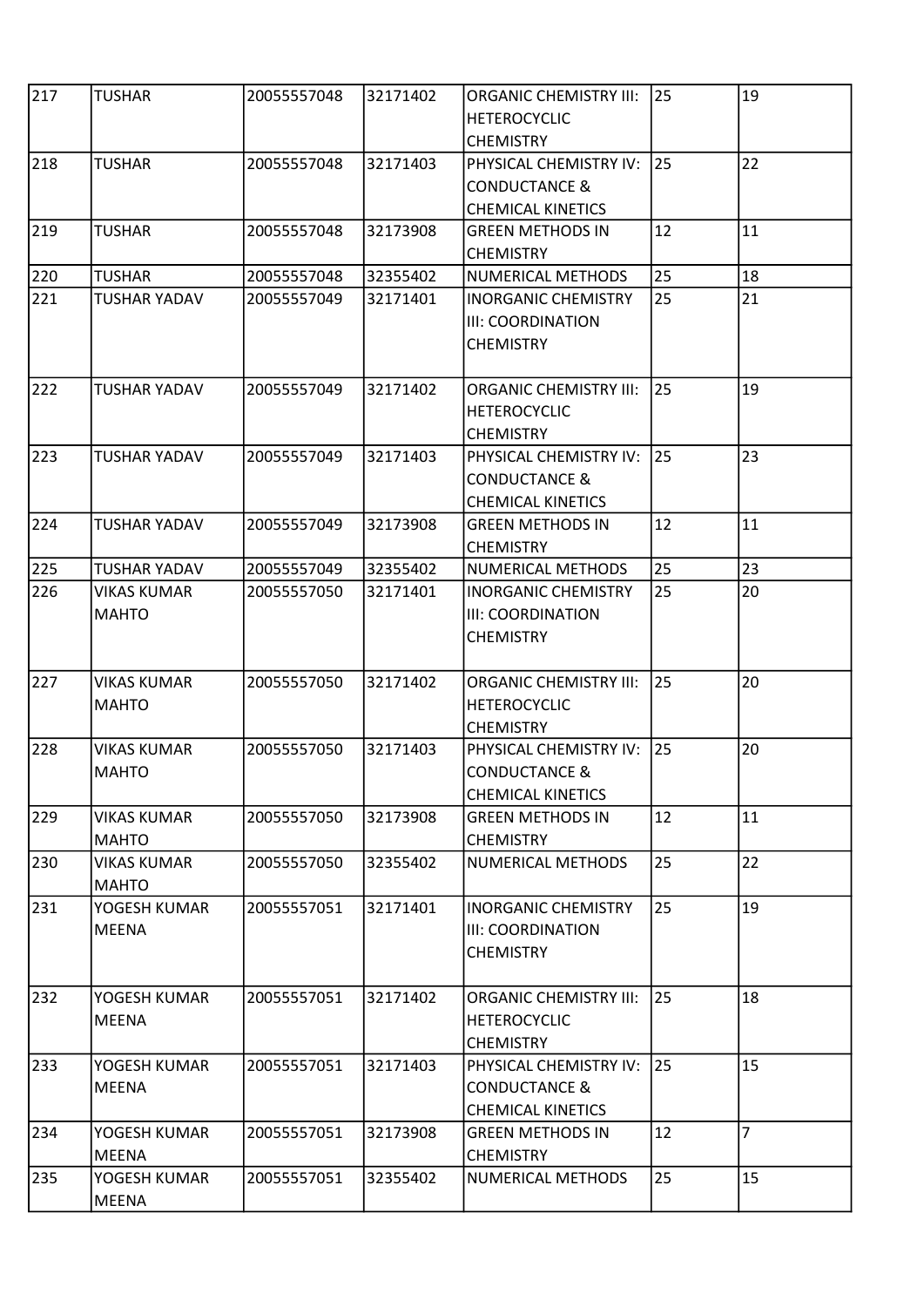| 236 | <b>ZAKIR HUSSAIN</b><br>QUALBI        | 20055557052 | 32171401 | <b>INORGANIC CHEMISTRY</b><br>III: COORDINATION<br><b>CHEMISTRY</b>            | 25 | 19 |
|-----|---------------------------------------|-------------|----------|--------------------------------------------------------------------------------|----|----|
| 237 | <b>ZAKIR HUSSAIN</b><br><b>QUALBI</b> | 20055557052 | 32171402 | <b>ORGANIC CHEMISTRY III:</b><br><b>HETEROCYCLIC</b><br><b>CHEMISTRY</b>       | 25 | 21 |
| 238 | <b>ZAKIR HUSSAIN</b><br>QUALBI        | 20055557052 | 32171403 | PHYSICAL CHEMISTRY IV:<br><b>CONDUCTANCE &amp;</b><br><b>CHEMICAL KINETICS</b> | 25 | 20 |
| 239 | <b>ZAKIR HUSSAIN</b><br><b>QUALBI</b> | 20055557052 | 32173908 | <b>GREEN METHODS IN</b><br><b>CHEMISTRY</b>                                    | 12 | 10 |
| 240 | <b>ZAKIR HUSSAIN</b><br><b>QUALBI</b> | 20055557052 | 32355402 | NUMERICAL METHODS                                                              | 25 | 20 |
| 241 | <b>AARTI</b>                          | 20055557053 | 32171401 | <b>INORGANIC CHEMISTRY</b><br>III: COORDINATION<br><b>CHEMISTRY</b>            | 25 | 18 |
| 242 | <b>AARTI</b>                          | 20055557053 | 32171402 | <b>ORGANIC CHEMISTRY III:</b><br><b>HETEROCYCLIC</b><br><b>CHEMISTRY</b>       | 25 | 15 |
| 243 | <b>AARTI</b>                          | 20055557053 | 32171403 | PHYSICAL CHEMISTRY IV:<br><b>CONDUCTANCE &amp;</b><br><b>CHEMICAL KINETICS</b> | 25 | 21 |
| 244 | <b>AARTI</b>                          | 20055557053 | 32173908 | <b>GREEN METHODS IN</b><br><b>CHEMISTRY</b>                                    | 12 | 11 |
| 245 | <b>AARTI</b>                          | 20055557053 | 32355444 | <b>ELEMENTS OF ANALYSIS</b>                                                    | 25 | 17 |
| 246 | <b>ABHISHEK PATHAK</b>                | 20055557054 | 32171401 | <b>INORGANIC CHEMISTRY</b><br>III: COORDINATION<br><b>CHEMISTRY</b>            | 25 | 16 |
| 247 | <b>ABHISHEK PATHAK</b>                | 20055557054 | 32171402 | <b>ORGANIC CHEMISTRY III:</b><br><b>HETEROCYCLIC</b><br><b>CHEMISTRY</b>       | 25 | 18 |
| 248 | ABHISHEK PATHAK                       | 20055557054 | 32171403 | PHYSICAL CHEMISTRY IV:<br><b>CONDUCTANCE &amp;</b><br><b>CHEMICAL KINETICS</b> | 25 | 18 |
| 249 | <b>ABHISHEK PATHAK</b>                | 20055557054 | 32173908 | <b>GREEN METHODS IN</b><br><b>CHEMISTRY</b>                                    | 12 | 11 |
| 250 | <b>ABHISHEK PATHAK</b>                | 20055557054 | 32355402 | NUMERICAL METHODS                                                              | 25 | 15 |
| 251 | ADITYA MALIK                          | 20055557055 | 32171401 | <b>INORGANIC CHEMISTRY</b><br>III: COORDINATION<br><b>CHEMISTRY</b>            | 25 | 9  |
| 252 | <b>ADITYA MALIK</b>                   | 20055557055 | 32171402 | <b>ORGANIC CHEMISTRY III:</b><br><b>HETEROCYCLIC</b><br><b>CHEMISTRY</b>       | 25 | 13 |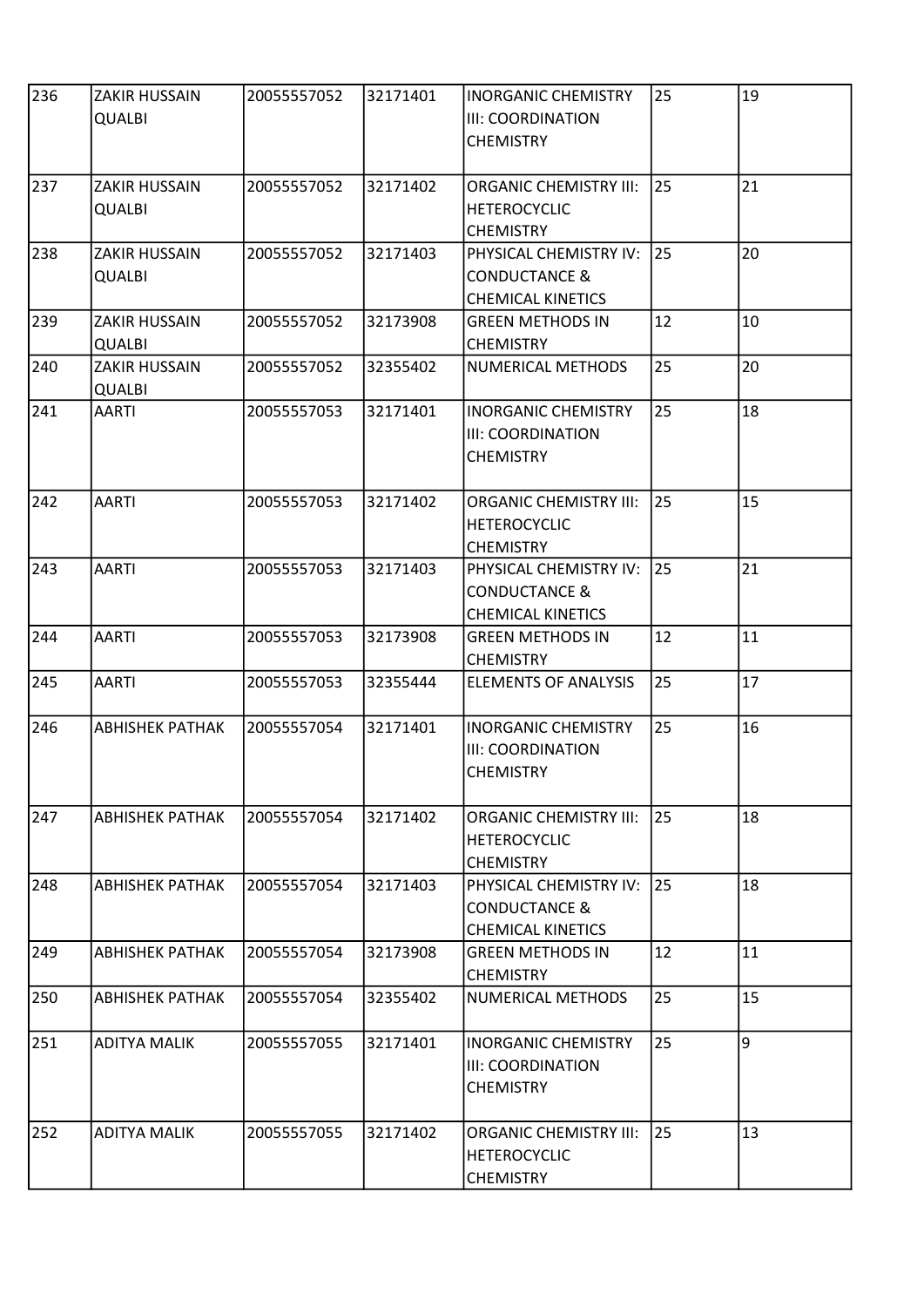| 253 | <b>ADITYA MALIK</b>  | 20055557055 | 32171403 | PHYSICAL CHEMISTRY IV:<br><b>CONDUCTANCE &amp;</b>                             | 25 | 17             |
|-----|----------------------|-------------|----------|--------------------------------------------------------------------------------|----|----------------|
| 254 | <b>ADITYA MALIK</b>  | 20055557055 | 32173908 | <b>CHEMICAL KINETICS</b><br><b>GREEN METHODS IN</b><br><b>CHEMISTRY</b>        | 12 | 9              |
| 255 | <b>ADITYA MALIK</b>  | 20055557055 | 32355402 | NUMERICAL METHODS                                                              | 25 | 15             |
| 256 | AMAN VERMA           | 20055557056 | 32171401 | <b>INORGANIC CHEMISTRY</b><br>III: COORDINATION<br><b>CHEMISTRY</b>            | 25 | 8              |
| 257 | <b>AMAN VERMA</b>    | 20055557056 | 32171402 | <b>ORGANIC CHEMISTRY III:</b><br><b>HETEROCYCLIC</b><br><b>CHEMISTRY</b>       | 25 | 10             |
| 258 | <b>AMAN VERMA</b>    | 20055557056 | 32171403 | PHYSICAL CHEMISTRY IV:<br><b>CONDUCTANCE &amp;</b><br><b>CHEMICAL KINETICS</b> | 25 | $\overline{0}$ |
| 259 | <b>AMAN VERMA</b>    | 20055557056 | 32173908 | <b>GREEN METHODS IN</b><br><b>CHEMISTRY</b>                                    | 12 | 0              |
| 260 | <b>AMAN VERMA</b>    | 20055557056 | 32355402 | NUMERICAL METHODS                                                              | 25 | 15             |
| 261 | <b>AMAR SINGH</b>    | 20055557057 | 32171401 | <b>INORGANIC CHEMISTRY</b><br>III: COORDINATION<br><b>CHEMISTRY</b>            | 25 | 16             |
| 262 | <b>AMAR SINGH</b>    | 20055557057 | 32171402 | <b>ORGANIC CHEMISTRY III:</b><br><b>HETEROCYCLIC</b><br><b>CHEMISTRY</b>       | 25 | 14             |
| 263 | <b>AMAR SINGH</b>    | 20055557057 | 32171403 | PHYSICAL CHEMISTRY IV:<br><b>CONDUCTANCE &amp;</b><br><b>CHEMICAL KINETICS</b> | 25 | 18             |
| 264 | <b>AMAR SINGH</b>    | 20055557057 | 32173908 | <b>GREEN METHODS IN</b><br><b>CHEMISTRY</b>                                    | 12 | 10             |
| 265 | <b>AMAR SINGH</b>    | 20055557057 | 32355444 | <b>ELEMENTS OF ANALYSIS</b>                                                    | 25 | 15             |
| 266 | <b>ANUBHAV VERMA</b> | 20055557058 | 32171401 | <b>INORGANIC CHEMISTRY</b><br>III: COORDINATION<br><b>CHEMISTRY</b>            | 25 | 11             |
| 267 | ANUBHAV VERMA        | 20055557058 | 32171402 | <b>ORGANIC CHEMISTRY III:</b><br><b>HETEROCYCLIC</b><br><b>CHEMISTRY</b>       | 25 | 10             |
| 268 | <b>ANUBHAV VERMA</b> | 20055557058 | 32171403 | PHYSICAL CHEMISTRY IV:<br><b>CONDUCTANCE &amp;</b><br><b>CHEMICAL KINETICS</b> | 25 | 15             |
| 269 | ANUBHAV VERMA        | 20055557058 | 32173908 | <b>GREEN METHODS IN</b><br><b>CHEMISTRY</b>                                    | 12 | 10             |
| 270 | <b>ANUBHAV VERMA</b> | 20055557058 | 32355444 | <b>ELEMENTS OF ANALYSIS</b>                                                    | 25 | 15             |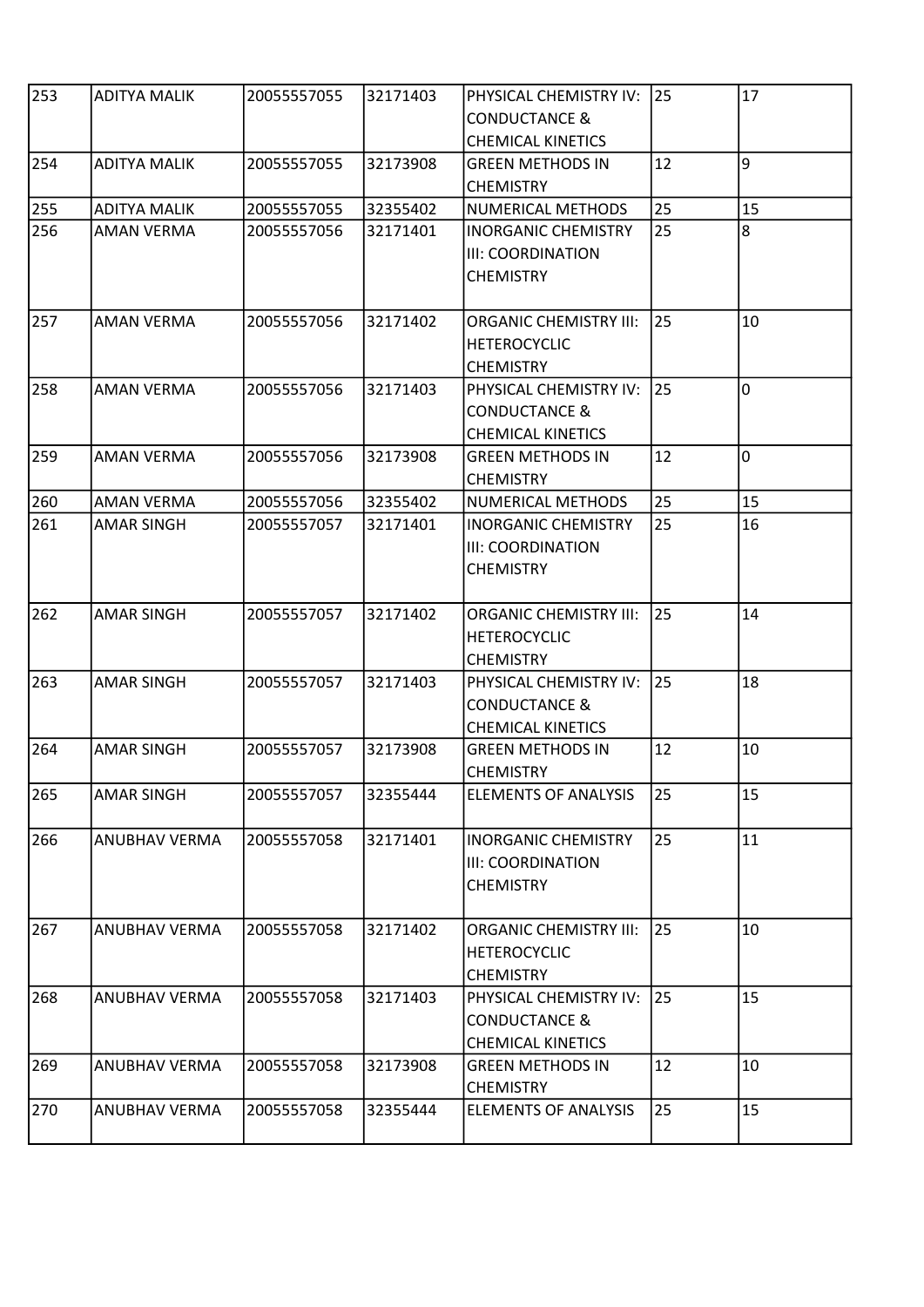| 271 | <b>ARBAZ SAIFI</b>                    | 20055557059 | 32171401 | <b>INORGANIC CHEMISTRY</b><br>III: COORDINATION<br><b>CHEMISTRY</b>            | 25 | 19             |
|-----|---------------------------------------|-------------|----------|--------------------------------------------------------------------------------|----|----------------|
| 272 | <b>ARBAZ SAIFI</b>                    | 20055557059 | 32171402 | <b>ORGANIC CHEMISTRY III:</b><br><b>HETEROCYCLIC</b><br><b>CHEMISTRY</b>       | 25 | 20             |
| 273 | <b>ARBAZ SAIFI</b>                    | 20055557059 | 32171403 | PHYSICAL CHEMISTRY IV:<br><b>CONDUCTANCE &amp;</b><br><b>CHEMICAL KINETICS</b> | 25 | 19             |
| 274 | <b>ARBAZ SAIFI</b>                    | 20055557059 | 32173908 | <b>GREEN METHODS IN</b><br><b>CHEMISTRY</b>                                    | 12 | 11             |
| 275 | <b>ARBAZ SAIFI</b>                    | 20055557059 | 32355402 | NUMERICAL METHODS                                                              | 25 | 25             |
| 276 | NIKHIL YADAV                          | 20055557061 | 32171401 | <b>INORGANIC CHEMISTRY</b><br>III: COORDINATION<br><b>CHEMISTRY</b>            | 25 | 18             |
| 277 | NIKHIL YADAV                          | 20055557061 | 32171402 | <b>ORGANIC CHEMISTRY III:</b><br><b>HETEROCYCLIC</b><br><b>CHEMISTRY</b>       | 25 | 19             |
| 278 | <b>NIKHIL YADAV</b>                   | 20055557061 | 32171403 | PHYSICAL CHEMISTRY IV:<br><b>CONDUCTANCE &amp;</b><br><b>CHEMICAL KINETICS</b> | 25 | $\overline{0}$ |
| 279 | NIKHIL YADAV                          | 20055557061 | 32173908 | <b>GREEN METHODS IN</b><br><b>CHEMISTRY</b>                                    | 12 | 0              |
| 280 | NIKHIL YADAV                          | 20055557061 | 32355402 | NUMERICAL METHODS                                                              | 25 | 0              |
| 281 | RITIK RASIKAN DANG 20055557062        |             | 32171401 | <b>INORGANIC CHEMISTRY</b><br>III: COORDINATION<br><b>CHEMISTRY</b>            | 25 | 20             |
| 282 | RITIK RASIKAN DANG 20055557062        |             | 32171402 | ORGANIC CHEMISTRY III:<br><b>HETEROCYCLIC</b><br><b>CHEMISTRY</b>              | 25 | 19             |
| 283 | <b>RITIK RASIKAN DANG 20055557062</b> |             | 32171403 | PHYSICAL CHEMISTRY IV:<br><b>CONDUCTANCE &amp;</b><br><b>CHEMICAL KINETICS</b> | 25 | 20             |
| 284 | RITIK RASIKAN DANG 20055557062        |             | 32173908 | <b>GREEN METHODS IN</b><br><b>CHEMISTRY</b>                                    | 12 | 10             |
| 285 | RITIK RASIKAN DANG 20055557062        |             | 32355402 | NUMERICAL METHODS                                                              | 25 | 15             |
| 286 | <b>YOGESH</b>                         | 20055557064 | 32171401 | <b>INORGANIC CHEMISTRY</b><br>III: COORDINATION<br><b>CHEMISTRY</b>            | 25 | 19             |
| 287 | <b>YOGESH</b>                         | 20055557064 | 32171402 | <b>ORGANIC CHEMISTRY III:</b><br><b>HETEROCYCLIC</b><br><b>CHEMISTRY</b>       | 25 | 19             |
| 288 | YOGESH                                | 20055557064 | 32171403 | PHYSICAL CHEMISTRY IV:<br><b>CONDUCTANCE &amp;</b><br><b>CHEMICAL KINETICS</b> | 25 | 19             |